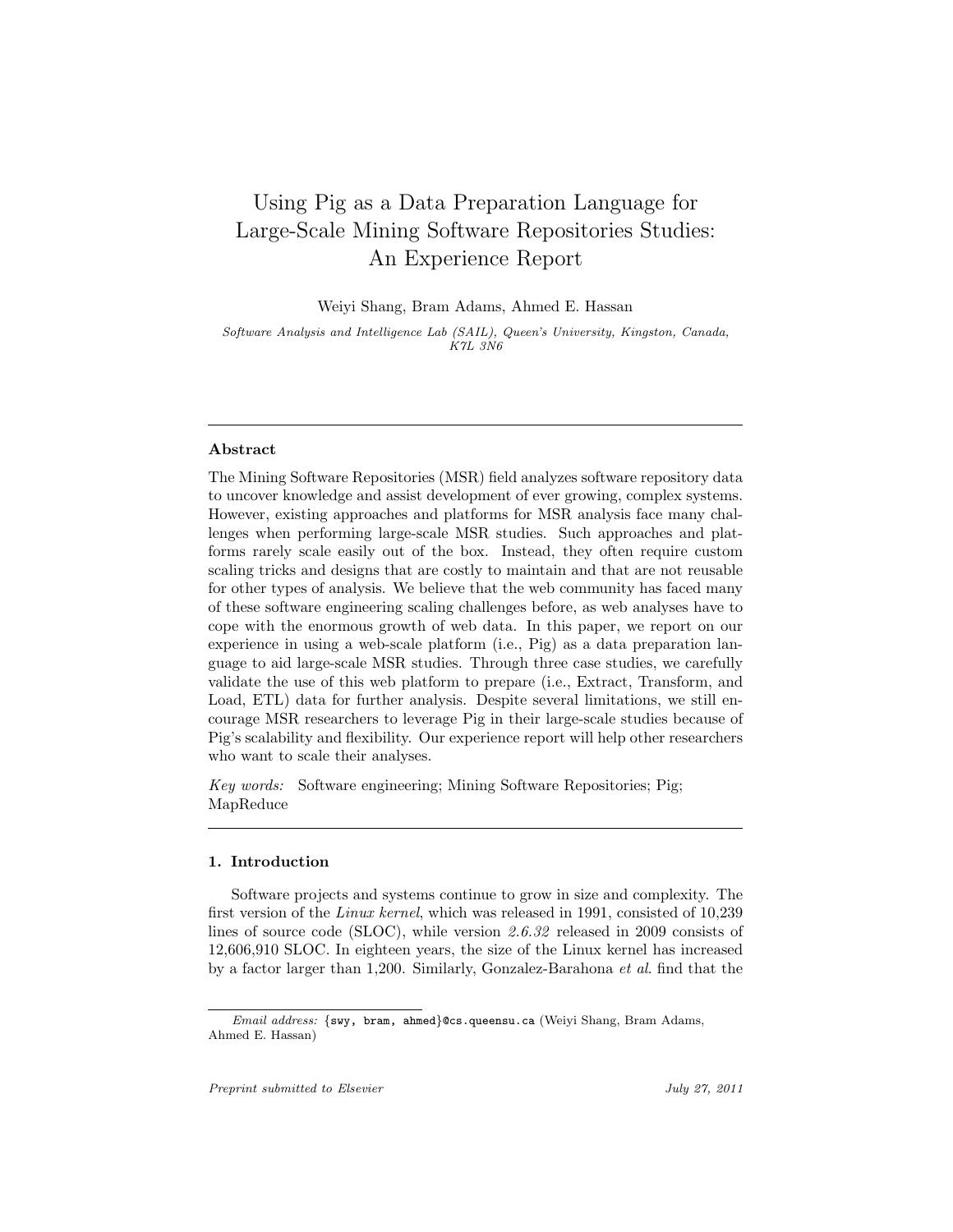size of the Debian Linux distribution doubles approximately every two years (25 mSLOC in 1998 vs. 288 mSLOC in 2007) [1, 2]. Moreover, recent work by Mockus shows that a universal repository of the version history of all open source software systems available online contains TBs of data and that the process to collect such a repository is rather lengthy and complicated, taking over a year [3]. The size of the code available continues to grow and so do the challenges of amassing and analyzing such large code bases.

This explosive growth in the availability and size of software data has led to the formation of the Mining Software Repositories (MSR) field [4]. The MSR field recovers and studies data from a large number of software repositories, including source control repositories, bug repositories, archived communications, deployment logs, and code repositories to uncover knowledge and assist software development. The process adopted by most large-scale MSR studies is similar to the Extract - Transform - Load (ETL) data preparation process used by data warehouses, i.e., data is extracted from software repositories, transformed into certain formats and loaded into a data warehouse. MSR data preparation is typically performed by specialized programming scripts in general-purpose query or scripting languages. The prepared data is then further analyzed using modelling tools like R [5], Weka [6], or other specially built tools.

As the size of software repository data increases, more complex platforms are needed to enable rapid and efficient ETL of data. Software engineering researchers typically try to scale up ETL by means of specialized one-off solutions that are hard to reuse and that are costly to maintain. For example, to identify clones across the FreeBSD operating system (131,688 kSLOC), Livieri et al. developed their own distributed platform dedicated to performing large-scale code clone detection [7]. We believe that in many ways the ETL phase is seen as a necessary evil by most researchers. Having to tweak tools to scale up to bigger data may distract focus and effort from the actual MSR analysis on the prepared data.

Many of the challenges associated with data preparation in MSR studies have already been faced in the web field by companies like Google and Facebook. The web field has developed several platforms to enable the large-scale preparation and processing of web-scale data sets, for example to analyze web crawl data or to process personal messages. Hadoop [8] and Pig [9] are examples of such platforms. We firmly believe that the software engineering field can adopt many of these platforms to scale MSR studies. For instance, in prior work [10, 11] we showed that we could scale and speed-up software evolution studies using Hadoop, an open-source implementation of MapReduce, which is a distributed framework based on a simple programming model [12].

However, our prior experience highlighted some of the limitations of Hadoop as a platform for large-scale software engineering analysis. In particular, the use of Hadoop requires rather tedious low-level programming effort. To counter this limitation, this paper evaluates the use of a higher-level web-scale platform called Pig. Pig uses a high-level data processing language on top of Hadoop that sacrifices some scalability for increased flexibility. This paper evaluates Pig's ability of preparing data for large-scale MSR study.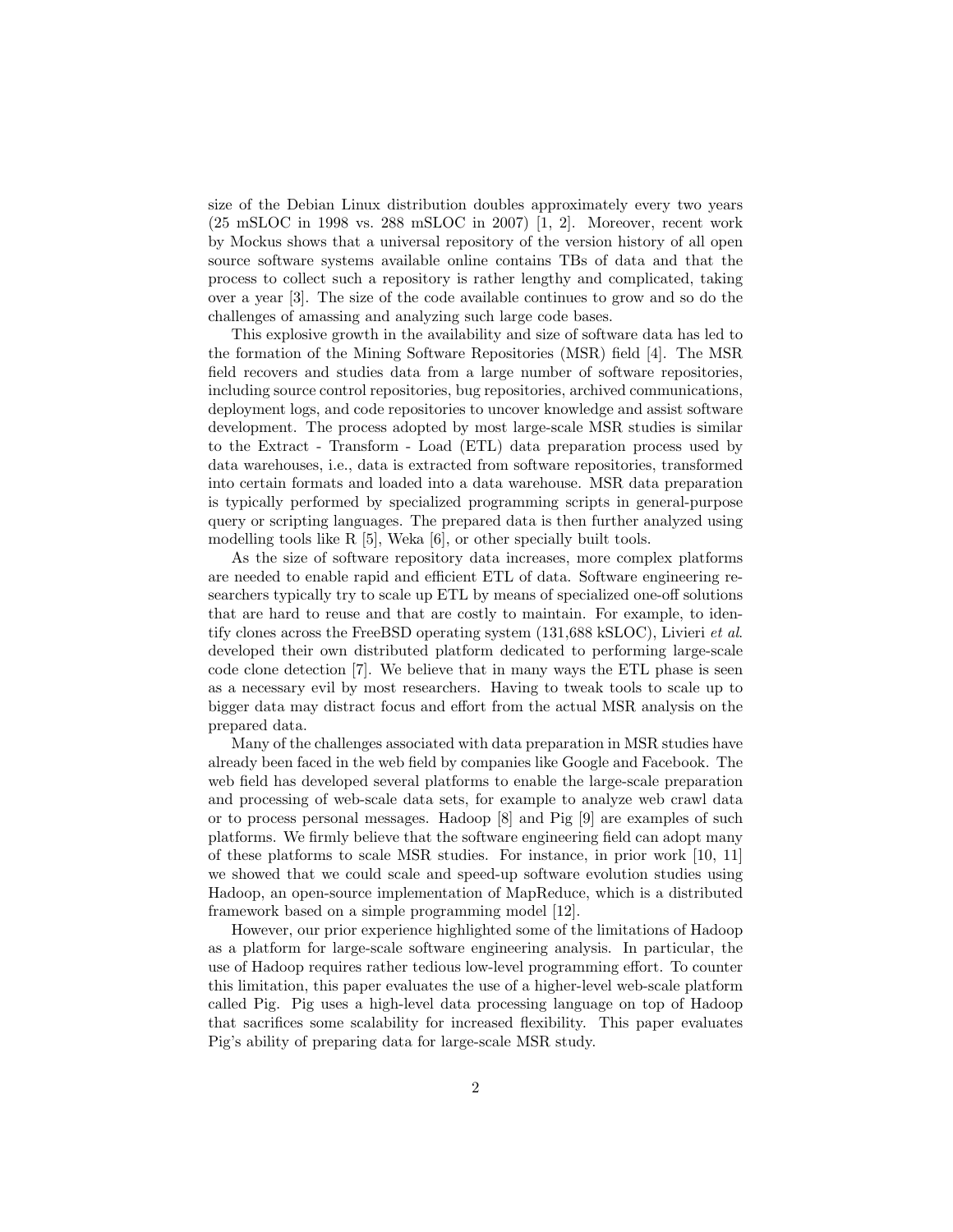Three case studies with Pig show that it can successfully prepare data for large-scale MSR studies, with similar scalability as Hadoop. The major contributions of this paper are:

- 1. We evaluate Pig's ability to prepare data in a modular way by performing three large-scale MSR studies in detail. Our implementation<sup>1</sup> can be reused by other MSR researchers.
- 2. We compare the use of Pig and Hadoop for preparing data for MSR studies.
- 3. We report the lessons learnt with Pig in order to assist other researchers who want to use Pig as a data preparation language in their MSR studies.

Our experience shows that, compared to existing MSR data preparation approaches, Pig has several advantages, such as scalability, modular design and flexible data schemas. However, there are also several disadvantages of using Pig, including extra programming effort and lack of debugging support. Despite such limitations, we believe that Pig can be adopted by other MSR researchers to assist in large-scale MSR data preparation.

The rest of the paper is organized as follows. Section 2 illustrates the data preparation of MSR studies.

Then, we present Pig by using it to prepare data for a simple MSR study in Section 3. We perform three detailed MSR studies with Pig to evaluate its ability to prepare data for large-scale MSR studies (Section 4). We evaluate Pig's performance in data preparation for large-scale MSR studies in Section 5 and distill the lessons we learned from using Pig as a data preparation language for MSR studies in Section 6. Finally, Section 8 discusses related work and Section 9 presents the conclusions of this paper.

#### 2. Data preparation in MSR studies

In this section, we use a motivating example from our real-life research experience [14] to illustrate the data preparation (ETL) of MSR studies.

The data preparation tool that we use in this example is J-REX, i.e., a highly optimized ETL tool for Java systems similar to C-REX [15], with the following functionalities:

- Extracting every Java file revision from a CVS repository.
- Transforming Java source code into an XML representation.
- Abstracting line-level change information ("line 10 has changed") to the program entity level ("function f1 no longer calls function f2").
- Calculating software metrics, such as number of lines of code (#LOC).

<sup>&</sup>lt;sup>1</sup>The source code is available in the first author's Master's thesis [13].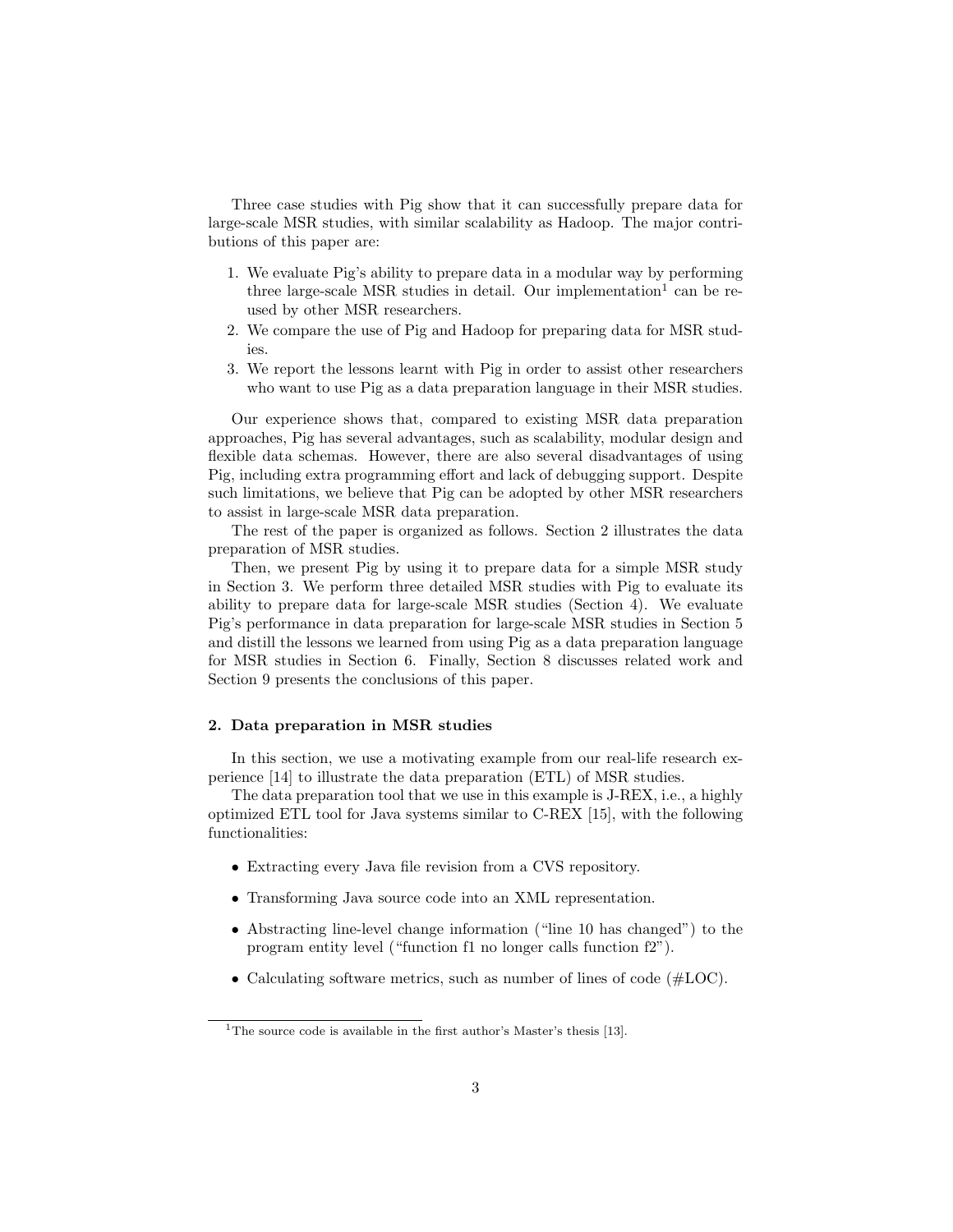

Figure 1: ETL pipeline for large-scale MSR studies.

Researcher Lily wants to study software defects and code clones using the source control repository of a large, long-lived software project.

Step 0. Initially, Lily tries to use evolutionary data prepared by the original J-REX [10]. This data describes the individual program entities that changed in each revision. However, since Lily wants to study code clones, she also needs the complete source code snapshots to perform code clone detection. Hence, the authors need to enhance the existing J-REX tool to support Lily's study.

Step 1. Lily requests every snapshot of each source code file and also a report about which methods were added or deleted in each snapshot. The authors modify the original J-REX to prepare the required data.

Step 2. In order to study software defects in the data that we prepare for her, Lily wants to use a heuristic that relates changes in source code to bugs by checking for keywords like "bug" or "fix" in the commit logs of the source control system. Since J-REX did not yet extract commit log data, the authors need to add this functionality to J-REX, as well as the heuristic for relating source code changes to bugs.

Step 3. While performing data analysis on the prepared data, Lily finds that the source code content of some methods is missing. She also requires the deletion of methods to be associated with the first snapshot after the deletion instead of with the snapshot of the deletion. For example, if method foo was in snapshot 1.0 but not in snapshot 1.1, Lily needs the deletion of foo to be recorded for snapshot 1.1, not for snapshot 1.0.

Step 4. Because of the large-scale data, the authors spend much effort to fix bugs, prepare the new data, and deliver the prepared data to Lily. She makes great progress in her research, but now she has to perform clone detection on the extracted methods in the source code. As the authors are not clone detection experts, they choose to use an existing clone detection tool. Even though the authors already extracted the source code of methods, they now have to output the source code in the data format used by the clone detection tool. After doing the clone detection, the authors then need to collect the results and indicate if a method in the method list contains code clones.

As illustrated by the five steps above, MSR researchers need to perform multiple iterations of different types of analyses on prepared data from software repositories. Figure 1 summarizes the typical ETL pipeline of MSR studies, consisting of the following three phases:

1. Data extraction. Most data gathered during the software engineering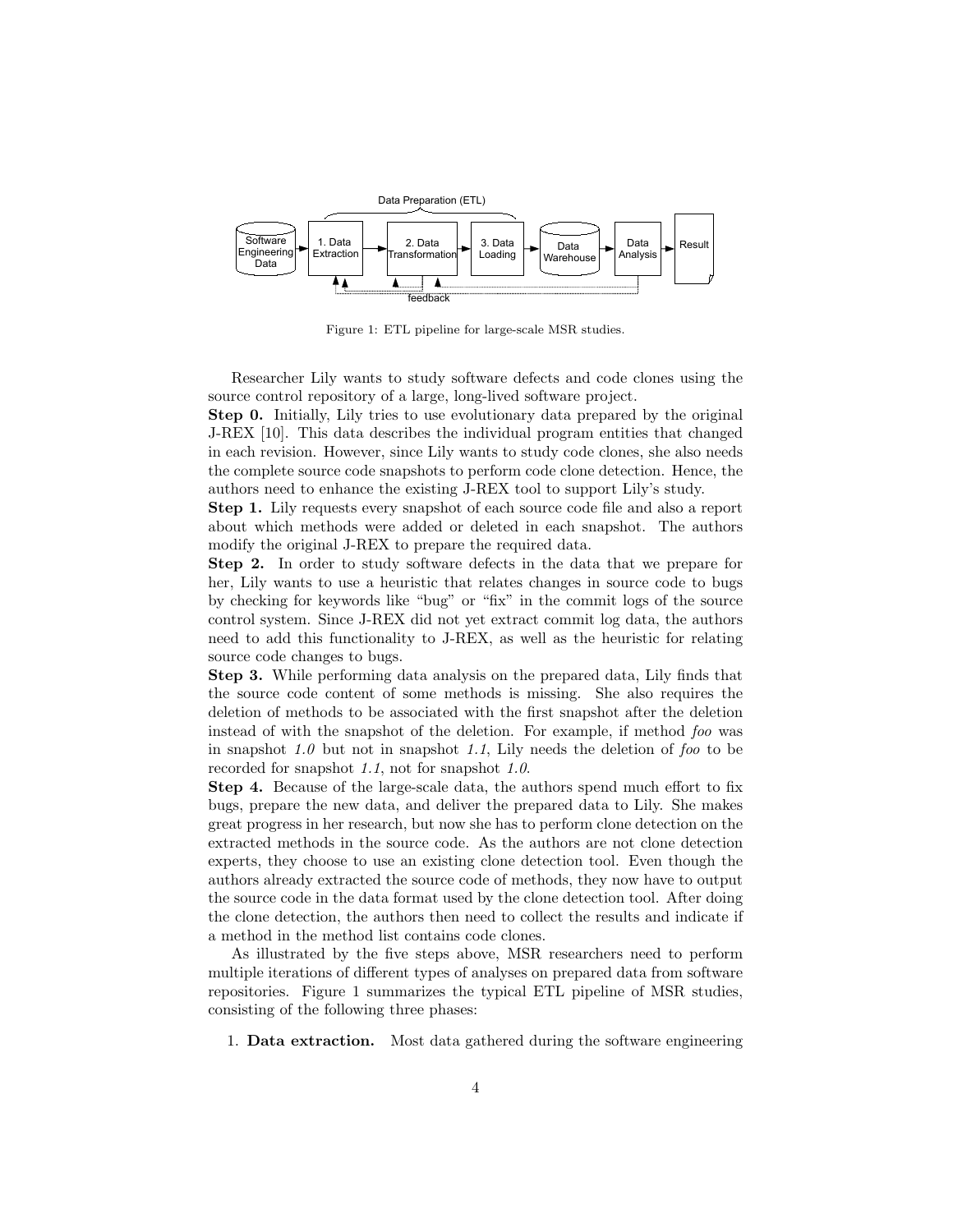process was not anticipated to be used for empirical studies. In order to extract actionable data, special tools are needed to process software repositories or software archives. For example, bug repositories track the histories of bug reports and feature requests. Tools to process such repositories are typically implemented in general-purpose programming languages. In the motivating example, the data extraction uses J-REX to extract the source code change information and commit logs for the source control repository.

- 2. Data transformation. After the raw data is extracted from the software repositories and software archives, it typically needs to be abstracted and merged with other extracted data for further analysis. We performed a number of different data transformations in the motivating example in Section 2. For example, we transformed the extracted source code to a list of methods, we transformed the extracted commit log data to boolean values that indicate whether changes are related to bugs, and we processed the list of methods to a list of boolean values that indicate whether methods contain cloned code.
- 3. Data loading. In this phase, the transformed data is converted into the right format to be loaded into various types of analysis environments, such as relational databases, R and Weka, for further analysis. Data loading can even be as simple as writing transformed results to files in a certain format. In our motivating example, the output data is loaded into XML files that are prepared for further analysis.

Data preparation (ETL) is a highly iterative process. For example, if the results of statistical analysis in the data analysis step look suspicious, researchers need to examine the output of the data extraction, transformation and loading phases, refine the phases and re-prepare the data, as our example made clear.

This paper focuses on the data preparation (ETL) steps in Figure 1. We want to improve the iterative process of MSR data preparation by making it modular and scalable. We use a distributed framework from the web community, i.e., Pig, to achieve this. In the next section, we present the main concepts of Pig by using it to prepare data for a simple MSR study.

#### 3. PIG

Pig [9] is a Hadoop-based [8] platform designed for analyzing massive amounts of data. Pig provides a high-level data processing language called Pig Latin [9]. To illustrate how Pig can prepare data for MSR studies, we use it in a simple MSR study to measure the evolution of #LOC (number of LOC) in the different snapshots of the source code in a software project. The corresponding Pig Latin code is shown in Figure 2. All variables in our code snippets use upper case, all Pig Latin key words use lower case, and the names of user-defined functions use camel case.

In the source code shown in Figure 2, line 1 loads all data from a CVS repository as a ("file name", "file content") pair into Pig storage, This storage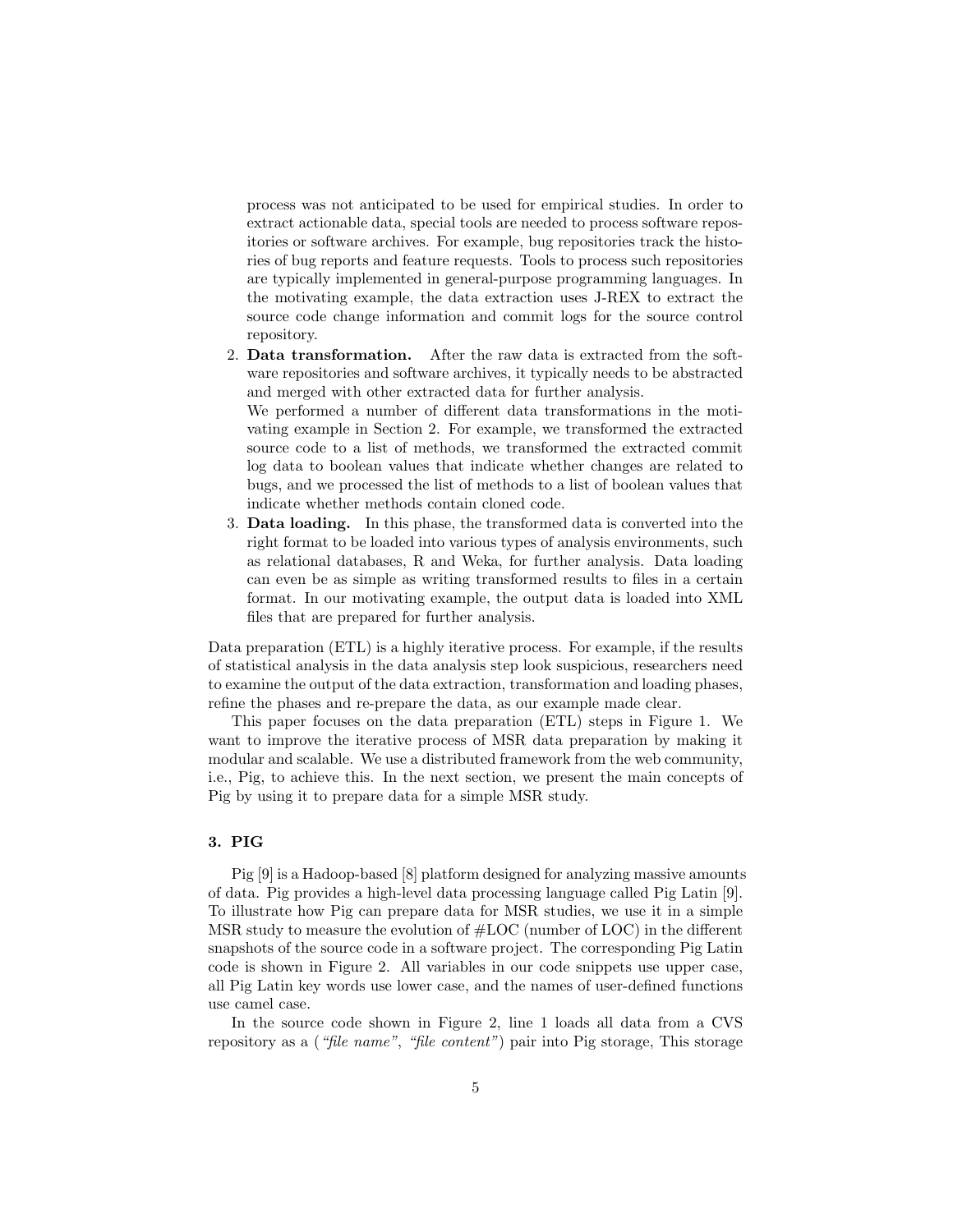```
1 RAWDATA = load '$inputdata' using ExtPigStorage()
     as ( filename : chararray , filecontent : chararray ) ;
2 HISTORYLOG = foreach RAWDATA generate ExtractLog (
     filename, filecontent);
3 HISTORYVERSIONS = foreach HISTORYLOG generate
     ExtractVersions ($0);
4 CODE = foreach HISTORYVERSIONS generate
     ExtractSourceCode ($0);
5 LOC=foreach CODE generate GenLOC($0);
6 dump LOC;
```
Figure 2: Pig Latin script for measuring the evolution of the total number of lines of code  $(\text{\#LOC})$  in the different snapshots of a source control repository.

index. The value of the parameter input data is specified for the parameter in  $\alpha$ is based on the Hadoop Distributed File System  $[8]$  (HDFS), which conceptually stores data into different fields of a table, accessible by name or by field index. The value of the parameter *inputdata* is specified from the command line or specified by a parameter file.

Line 2 extracts CVS log data of every source code file. Each of the program units in Pig, such as  $ExtractLog$  in line 2, is implemented as a Java Class with a  $B = \frac{1}{3}$ , such as  $\frac{1}{2}$  files  $\frac{1}{3}$  files  $\frac{1}{3}$  files  $\frac{1}{3}$  for  $\frac{1}{3}$  files  $\frac{1}{3}$  files  $\frac{1}{3}$  files  $\frac{1}{3}$  files  $\frac{1}{3}$  files  $\frac{1}{3}$  files  $\frac{1}{3}$  files  $\frac{1}{3}$  files  $\frac{1}{3}$   $\overline{E}$  to  $\overline{E}$  to  $\overline{E}$  to  $\overline{E}$  and  $\overline{E}$  and  $\overline{E}$  and  $\overline{E}$  and  $\overline{E}$  and  $\overline{E}$  and  $\overline{E}$  and  $\overline{E}$  and  $\overline{E}$  and  $\overline{E}$  and  $\overline{E}$  and  $\overline{E}$  and  $\overline{E}$  and  $\overline{E}$  and  $\over$ unit  $ExtractLog$  is shown in Figure 3. In the Java source code shown in Figure 3, the parameter of method *exec* is a ("CVS file name", "CVS file content") tuple. Because the *rlog* tool that generates the historical log of CVS files needs a file as input, lines 7 to 10 write the file content to a temporary file. Line 11 generates the historical log by calling the method  $extractRlog$  that wraps the tool rlog. Using program wrappers in Java source code is the only way to access existing tools from Pig if their source code is not available. Lines 12 to 15 create and return a new ("CVS file name", "CVS historical log") tuple. The whole method  $\frac{1}{2}$   $\frac{1}{2}$   $\frac{1}{2}$   $\frac{1}{2}$   $\frac{1}{2}$   $\frac{1}{2}$  uses CVS meson numbers, line 4 uses CVS meson numbers, line 4 uses CVS meson numbers, line 4 uses CVS meson numbers. contains less than 20 lines of code and uses an existing tool to complete the  $\mathrm{ess.}$ process.

In the remainder of the Pig Latin script in Figure 2, line 3 parses every source code file's log data and generates the historical revision numbers of every source code file. The " $$0"$  in line 3 represents the first field in the tuples of "HISTORYLOG". After generating the revision numbers, line 4 uses CVS commands and extracts source code snapshots of every file. Line 5 counts the 4.3. Discussion #LOC of each snapshot of every source code file and line 6 outputs the result morniculate data of each step is accessible as variances, sach as  $\circ$  which can be examined during the process of analysis. the Calculation computing model of  $\mu$  and  $\mu$  for  $\alpha$  for  $\alpha$  for  $\alpha$  for  $\alpha$  for  $\alpha$  for  $\alpha$  for  $\alpha$  for  $\alpha$  for  $\alpha$  for  $\alpha$  for  $\alpha$  for  $\alpha$  for  $\alpha$  for  $\alpha$  for  $\alpha$  for  $\alpha$  for  $\alpha$  for  $\alpha$  for  $\alpha$  f data. Intermediate data of each step is accessible as variables, such as CODE,

We can see that the whole process of measuring the evolution of  $\#LOC$  contains 4 program units: "ExtractLog", "ExtractVersions", "ExtractSourceCode", and "GenLOC", and a general data loading method "ExtPigStorage".

To scale to large input data, Pig exploits another distributed framework from the web community called Hadoop. Hadoop is an implementation of the MapReduce programming paradigm [12]. MapReduce consists of two phases: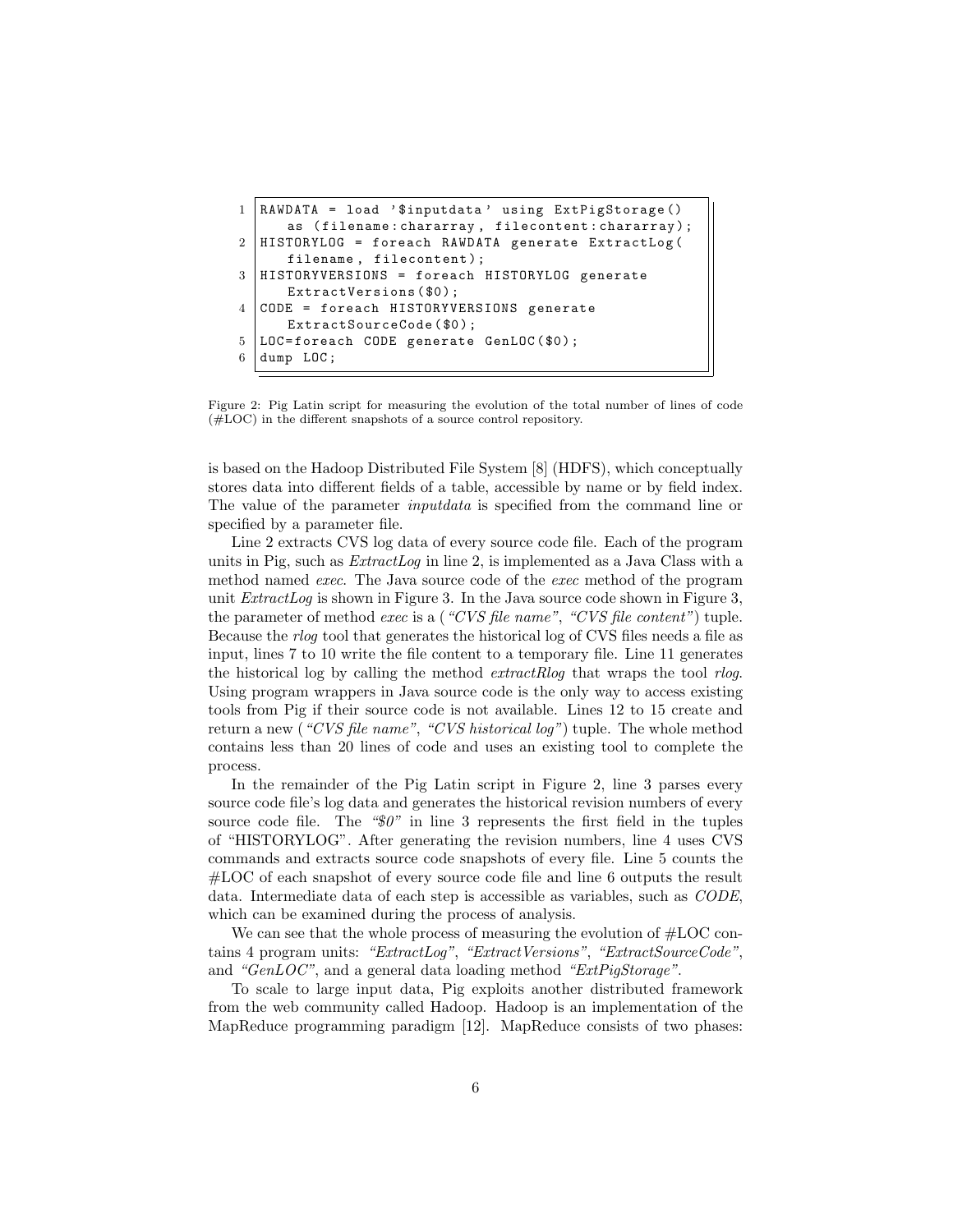```
1 public Tuple exec (Tuple input) throws IOException {
2 if (input == null || input.size() == 0)
3 return null;
4 try {
5 String name = (String) input . get (0);
6 String content=(String) input.get(1);
7 | File file=new File (name);
8 FileWriter fw=new FileWriter (file);
9 fw.write (content);
10 fw.close();
11 String rlog=extractRlog(name);
12 Tuple tname = DefaultTupleFactory.
               getInstance () . newTuple () ;
13 tname . append (name);
14 tname.append (rlog);
15 return tname;
16 } boatch (Exception e) {
17 throw WrappedIOException.wrap ("Caught<sub>u</sub>
               exception<sub>u</sub> processing<sub>u</sub>", e);
18 }
19 \mid
```
Figure 3: Java source code of the exec method of the programming unit "ExtractLog" (generating source code history log).

a massively parallel "Map" phase, followed by an aggregating "Reduce" phase. The input data for MapReduce is a list of key/value pairs. Mappers (processes assigned to the "Map" phase) accept the incoming pairs, process them in parallel and generate intermediate key/value pairs. Each group of intermediate data having the same key is then passed to a specific Reducer (processes assigned to the "Reduce phase"). Each Reducer performs computations on a group of data and reduces it to one single key/value pair. The output of all Reducers is the final result of the MapReduce process.

The Pig Latin script in Figure 2 will be transformed to Hadoop Java code that follows the MapReduce paradigm. For example, a possible transformation of the script in Figure 2 might consist of two steps of MapReduce:

- 1. A list of file data is extracted from the source control repository, containing the raw data of the history of each file. Each Mapper accepts a file as input, uses rlog to analyze it, collects the output of rlog and generates key/value pairs of the form ("file name", "rlog output of the file"). Reducers accept these pairs and generate the revisions of each file depending on the rlog output. The output of the Reducers is represented as a key/value pair of the form ("file name", "revision number"). If file "a.java" has two revisions 1.0 and 2.0, the output contains two key/value pairs ("a.java", " $1.0$ ") and (" $a.java$ ", " $2.0$ ").
- 2. Mappers take the output pairs of the previous step to extract the specific code revision given by the pair's value, count the  $\#LOC$  of the correspond-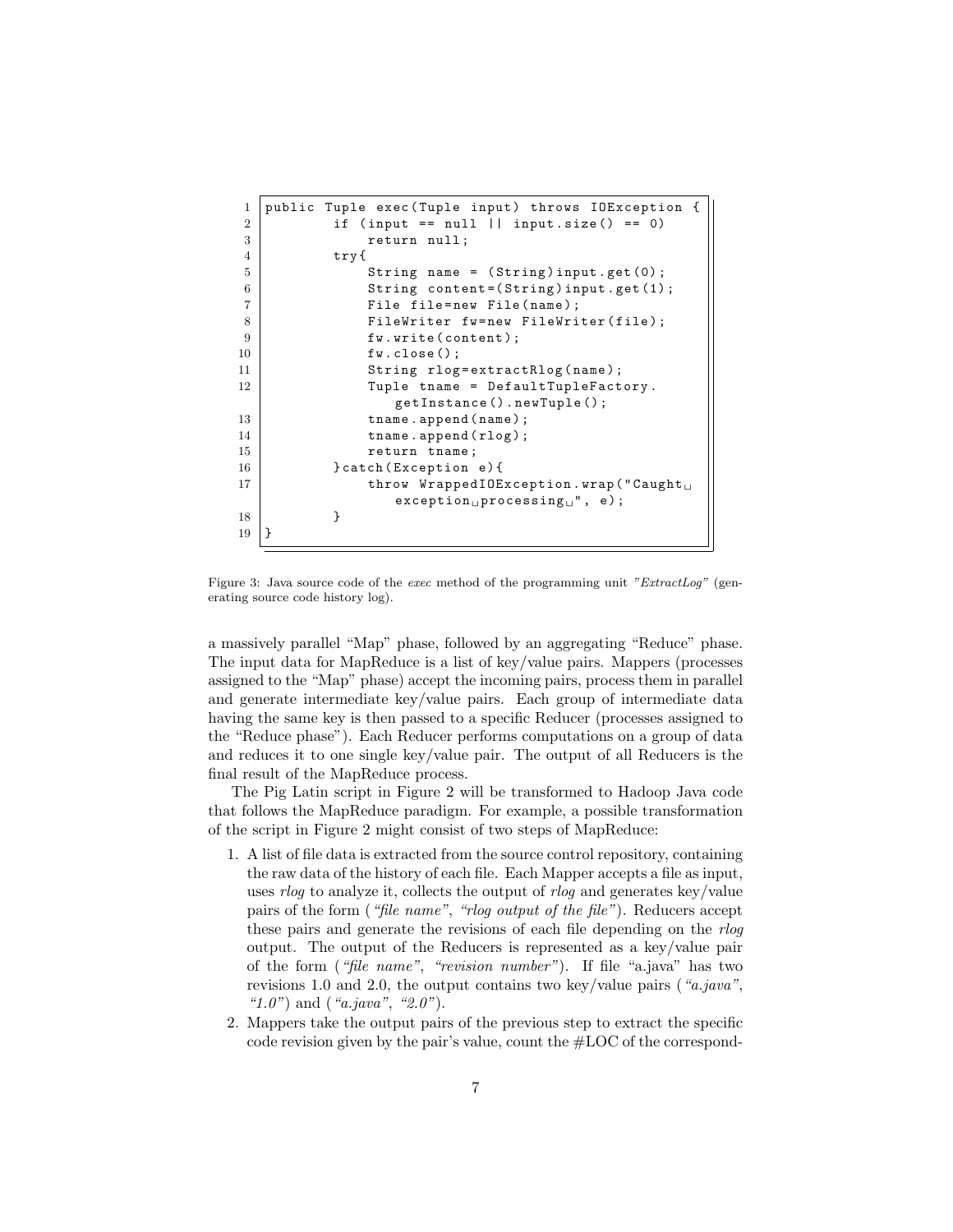ing source file and generate intermediate key/value pairs of the form ("re*vision number"*, " $#LOC$ "). For example, for a file named "a.java" with 100 LOC in revision 1.0, a Mapper would generate a key/value pair of  $(*1.0", *100")$ . Afterwards, each list of key/value pairs with the same key, i.e., revision number, is sent to the same Reducer, which sums all #LOCs in the list, and generates output as a key/value pair of the form ("revision number", "SUM  $#LOC$ "). If a Reducer receives a list with key " $1.0$ ", and the list consists of two values " $100$ " and " $200$ ", the Reducer will sum the values "100" and "200" and output  $('1.0", '300").$ 

Without Pig, a researcher would need to manually implement the above MapReduce steps. Each step requires tedious, low-level programming effort, which is a burden for MSR researchers, especially because none of this low-level code is easily reusable. For example, in our previous work, we migrated J-REX to Hadoop [10]. In the Hadoop version of J-REX, more than 80 percent of the source code consisted of such boiler-plate Java code.

Pig's high-level preparation language is promising, since it requires significantly less programming effort than Hadoop. The Pig Java functions that need to be implemented to run existing MSR tools still represent some overhead; yet can easily be reused for other MSR analyses. In our experience, the portion of boiler-plate code in Pig is only around 40% to 50%, which is much lower than that of Hadoop. In the next section, we discuss three case studies in which we evaluate Pig as a data preparation language for large-scale MSR studies.

#### 4. Experience report

In this section, we present our experience of preparing data for three largescale MSR studies using Pig. We first explain the requirements and implementation of each case study in detail and then we evaluate the modular design of our Pig implementations.

## 4.1. Case study requirements and implementation

We use Pig to perform data preparation (ETL) on three MSR studies. For each study, we show what data is required for the analysis and how we implemented the data's preparation with Pig. The subject system for the three case studies is the source control system of Eclipse, which contains around 10GB of data.

## Study one: correlation between comment updates and bugs

The first software study is an empirical study on the correlation between updating comments in the source code and the appearance of bugs.

Required data: This analysis requires the following data for every change in the source control system:

- 1. is the change related to a bug?
- 2. does the change update source code comments?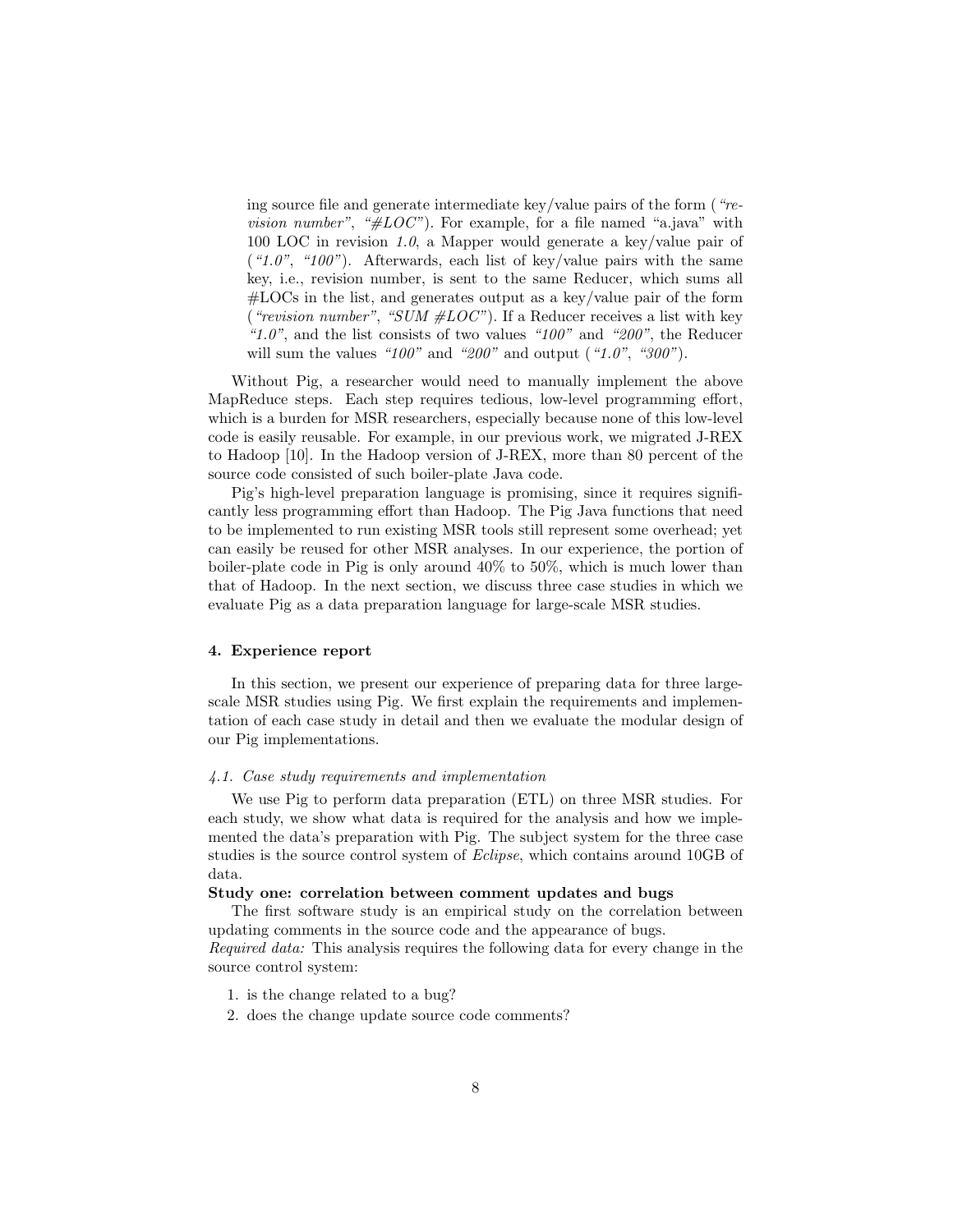Implementation: The first step of implementing a Pig program is to break down the process into a number of program units. The following program units are used:

- 1. Loading data from a CVS repository into Pig storage as a ("filename", "file content") pair.
- 2. Generating log data for every source code file.
- 2. Generating  $\log$  data for every source code inc.<br>3. Generating a list of revision numbers and commit logs for every source code file. Generating a list of revision numbers and commit logs for every sc  $\rm code$  lile.
- 4. Using heuristics on commit logs to check if a change contains a bug fix.
- 5. Extracting every revision of source code for every source code file.
- 6. Transforming every snapshot of every source code file into XML format. mansforming every snapshot of every source code me mito AML form
- 7. Comparing every two consecutive revisions of source code to check whether there is any comment change.

```
1 CVSMETADATA = load ' EclipseCvsData ' using
      ExtPigStorage () as ( filename : chararray ,
      filecontent: chararray);
2 HISTORYLOG=foreach CVSMETADATA generate ExtractLog (
      filename, filecontent);
3 HISTORYVERSIONS = foreach HISTORYLOG generate
      ExtractVersions ($0);
4 BUGCHANGES=filter HISTORYVERSIONS by IsBug{$0};
5 NOBUGCHANGES = filter HISTORYVERSIONS by not IsBug { $0
      };
6 CODE=foreach HISTORYVERSIONS generate
      ExtractSourceCode ($0);
7 XMLS = foreach CODE generate ConvertSourceToXML ( $0 ) ;
8 COMMENTEVO=foreach XMLS generate EvoAnalysisComment
      ( $0);9 BUGRESULT=join BUGCHANGES by $0.$0, COMMENTEVO by
      $0 . $0 ;
10 NOBUGRESULT=join NOBUGCHANGES by $0.$0, COMMENTEVO
      by $0 . $0 ;
11 dump BUGRESULT;
12 dump NOBUGRESULT;
```
Figure 4: Pig Latin script for study one.

The Pig Latin source code for study one is shown in Figure 4. In the script, line 1 loads the content of every file from the input data. Line 2 generates the CVS log data for every file and line 3 generates the historical revisions from the CVS log data. Line 4 and line 5 check if a change is related to bugs. Line 6 extracts every historical revision of all the source code files. These snapshots of source code files are transformed to XML files by line 7. Line 8 analyzes the evolution of comments of every source code file. Line 9 and line 10 join the evolution of comments, i.e., the output of line 8, with the bug-related changes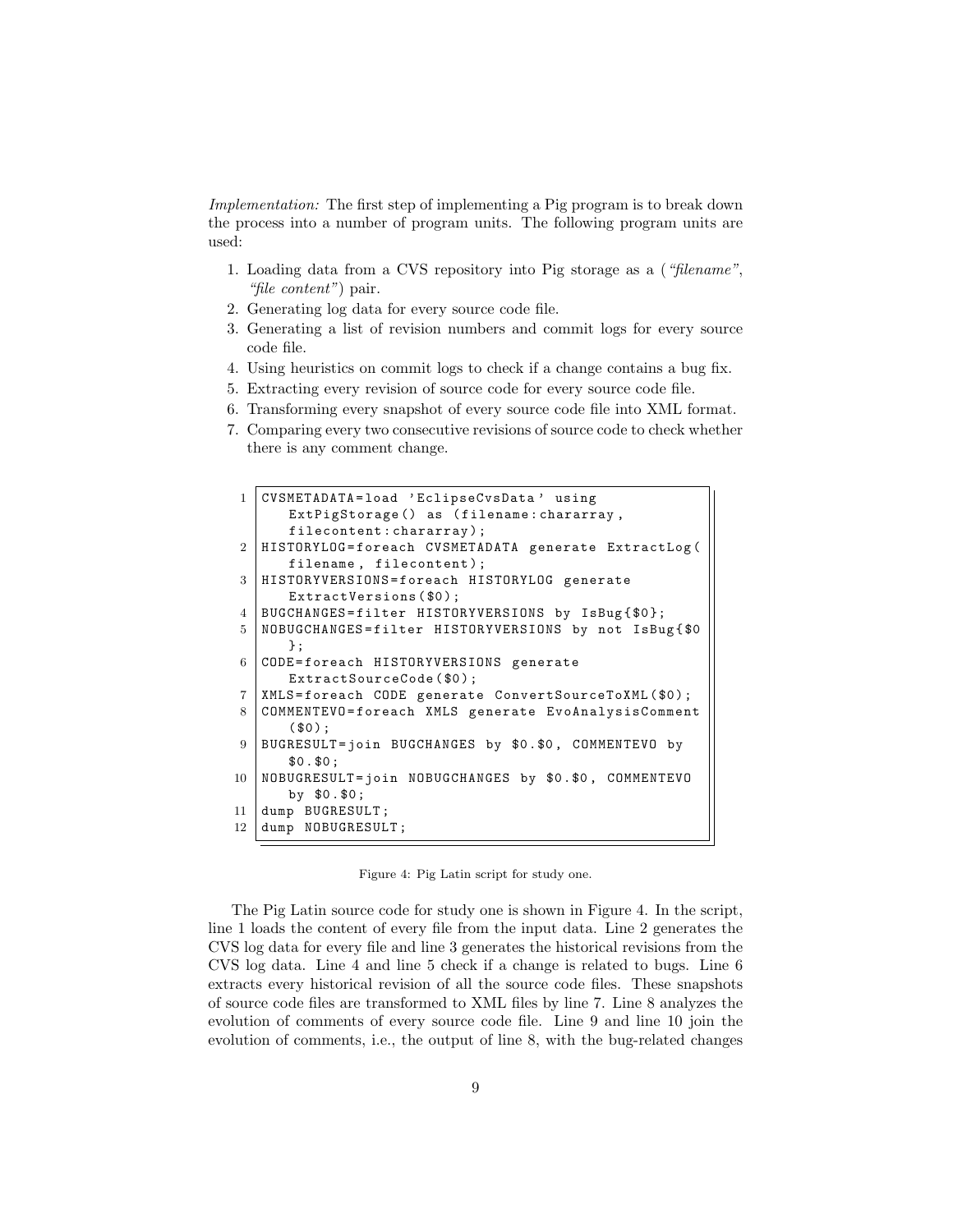and non-bug-related changes respectively. The Pig Latin script expresses highlevel information about the process of the MSR study, in contrast to the lowlevel of Hadoop programs. Pig helps researchers focus on the MSR study itself instead of on the implementation details.

#### Study two: correlation between code clones and bugs

The second software study is an empirical study on software defects in both cloned and non-cloned methods in a software system [14], which is actually the motivating example presented in Section 2.

Required data: This analysis requires the following data for every file at every revision:

- 1. is the revision a bug fix?
- 2. (for every method in the file) is the method new or has it been deleted?
- 3. source code for every method.
- 4. (for every method) is the method cloned?

#### Implementation:

Because of the modular programming style of Pig, we re-used the program units in lines 1 to 7 from study one (Figure 4) without any modification. In addition, we also need program units for:

- 1. Checking which methods have been added or deleted in every revision of every source code file.
- 2. Generating every method's content.
- 3. Performing clone detection on the source code of all the methods.
- 4. Ruling out falsely reported cloned methods.

The Pig Latin script for study two, which re-uses the existing variables from study one, is shown in Figure 5.

```
1 METHODEVO = foreach XMLS generate EvoAnalysisMethod (
      $0 ) ;
2 METHODCONTENTS=foreach CODE generate GetMethod ($0);
3 | METHODPAIRS=cross METHODCONTENTS, METHODCONTENTS;
4 CLONES = foreach METHODPAIRS generate CloneDetection (
      $0):
5 CLONES=filter CLONES by TimeOverlap ($0);
6 BUGRESULT = join BUGCHANGES by $0 . $0 , CLONES by $0 . $0
      , METHODEVO by $0 . $0 ;
7 NOBUGRESULT = join NOBUGCHANGES by $0 . $0 , CLONES by
      $0 . $0 , METHODEVO by $0 . $0 ;
8 dump BUGRESULT;
9 dump NOBUGRESULT;
```
Figure 5: Pig Latin script for study two.

In this Pig Latin script, line 1 analyzes the evolution of methods in every source code file. Line 2 generates the source code content of every method in troduction Modification (FI) changes, i.e., changes that introduce new features,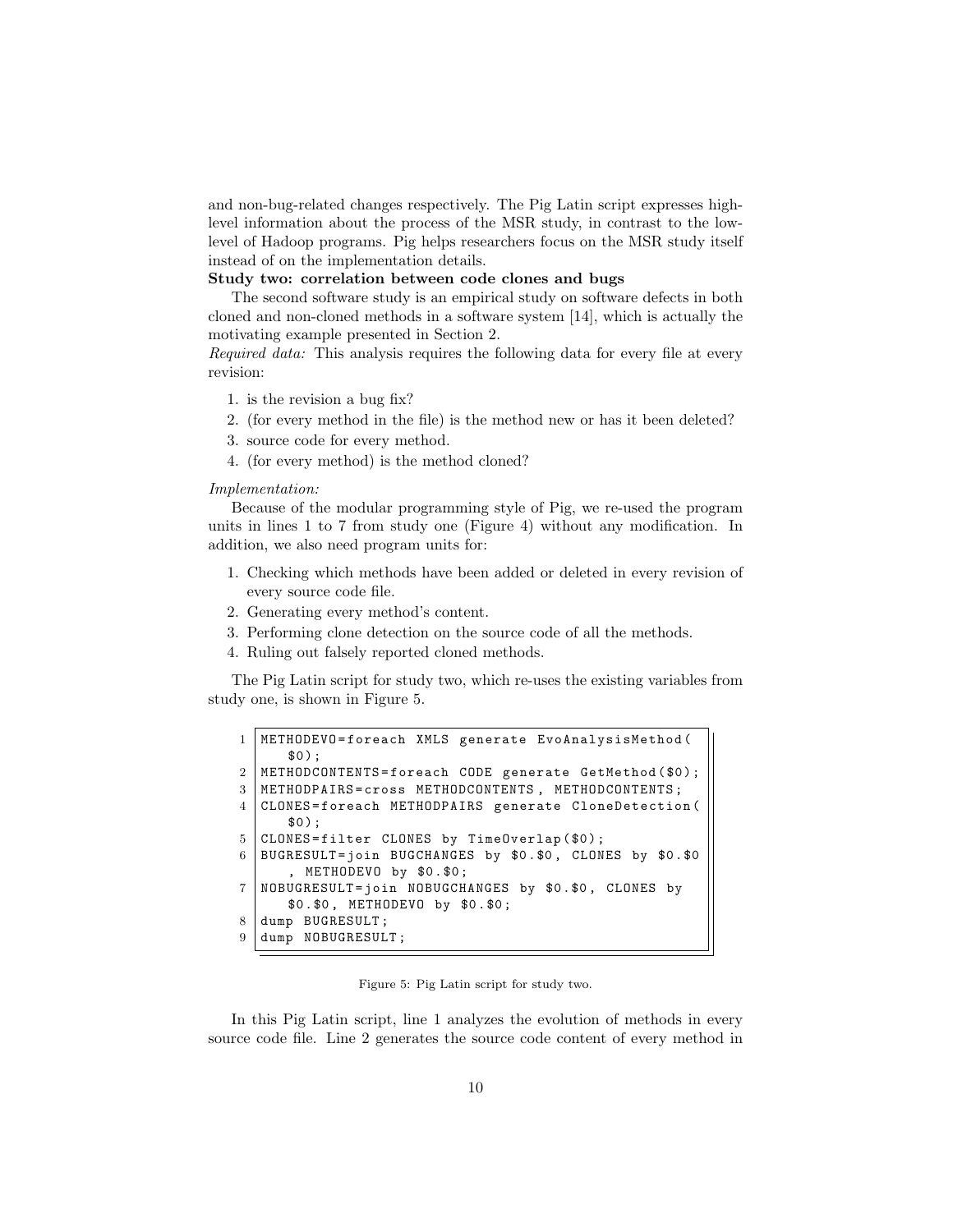each source code file. To perform clone detection, line 3 generates the cross product of all method contents. The cross products consist of pairs of method content, such that line 4 can perform clone detection between each pair of method content. Running clone detection on all source code files that ever existed may falsely report code clones between parts of the source code that never existed at the same point in time. Line 5 filters out those false code clones. Lines 6 and 7 join the evolutionary data of methods, the result of code clone detection, and historical revisions respectively related and not related to bugs. Lines 8 and 9 dump the results to a terminal. Alternatively, the results can be stored into files by using keyword "store" instead of "dump". The Pig Latin language directly supports commonly used functionalities like joins, which substantially simplifies the implementation of MSR studies using Hadoop.

## Study three: evolution of the complexity of source code changes

In the third experiment, we prepare data to calculate the evolution of the complexity of source code changes. Hassan uses this data to predict software defects [16].

Required data: This analysis requires the number of changed LOC in Feature Introduction Modification (FI) changes, i.e., changes that introduce new features, for every time period.

Implementation:

Study three re-uses line 1 to 3 in study one (Figure 4). Three more program units are required:

- 1. Checking for every change whether the change is an FI change.
- 2. Grouping changes per time period. In particular, we focus on the four quarters in 2008.
- 3. Counting the changed #LOC.

The corresponding Pig Latin script, which uses the variables from experiment one and two, is shown in Figure 6. Line 2 uses five specific days to indicate the four quarters in 2008 as time spans and line 3 uses the key value generated by line 2 as "\$8" to group the commits into time spans. Line 4 counts the changed #LOC of every group of changes generated by line 3.

> The Pig scripts of the three MSR studies show that the high-level language of Pig Latin helps focus on the process of the MSR studies rather than on the details of implementation or parallelization. However, one still needs to implement Java modules that will be called by Pig scripts.

## 4.2. Modular design overview

✍

 $\overline{$ 

Pig stimulates a modular design in which each Pig program is decomposed into a number of small program units. With such a modular programming style,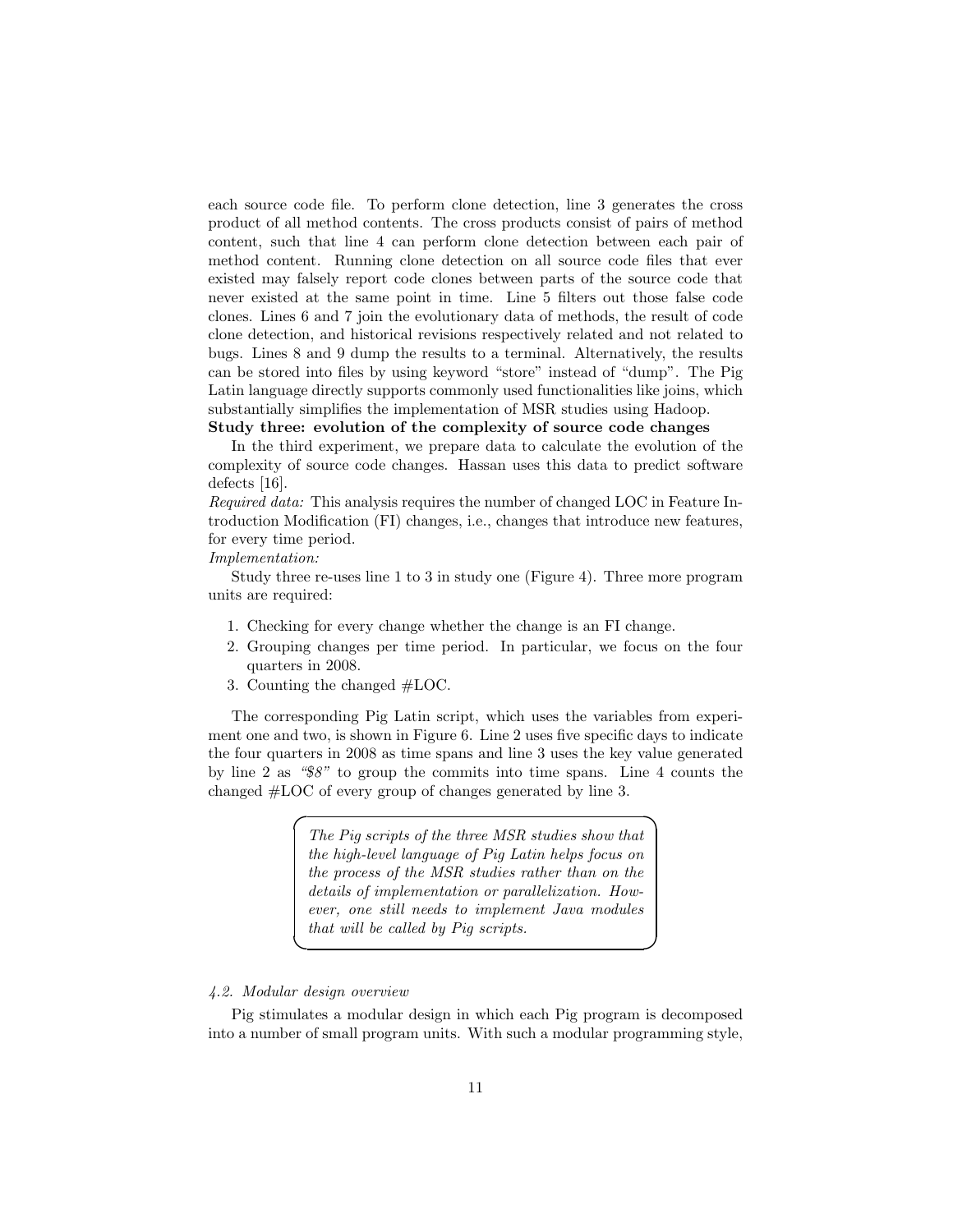```
1 FIVERSIONS= filter HISTORYVERSIONS by IsFI ($0);
2 TIMESPANS = foreach FIVERSIONS generate TimeSpan ($0 \parallel, "2008/04/01"T_{2008/10/01", "2009/01/01" ));
3 TIMESPAN_GROUP = group TIMESPANS by $8;
4 CHANGEDLOC_TIMESPAN= foreach TIMESPAN_GROUP
       generate ChangeLOC ( $0 ) ;
5 dump CHANGEDLOC_TIMESPAN;
                    B. Experience Report
                                                 , "2008/07/01"
                                                        7 EvoAnalysisComment Comment Comment Comment Comment Comment Comment Comment Comment Comment Comment Comment Co
                                                        9 GetMethod Generating method
                                                        10 CloneDetection Detection Detection Detection Detection Detection Detection Detection Detection Detection De
                                                        11 Time Overlap Ruling out false clones.
        ( "2008/01/01"
```
preparation in the three three software studies. Figure 6: Pig Latin script for study three. 14

12 TimeSpan Checking is a change in the change is a change in the change is a change in the change is a change

adding a new program unit or changing one program unit does not affect other program units as long as the order of the fields of the data did not change. This flexibility reduces coupling between modules but necessitates good documentation about the format of the data. Program units also comprise dedicated Java modules. These Java modules are automatically reused when the program unit that they belong to is used for data preparation of different MSR studies, which can be as simple as wrapping an existing tool in a separate process.



Figure 7: Composition of the data preparation process for the three MSR studies performed with PIG. Modules with name in bold are used by more than one case study, whereas modules with name in italic are used by J-REX.

The program units that we identified for the three software studies are summarized in Figure 7. Three out of fourteen program units are reused in all three case studies and six out of fourteen program units are reused in at least two case studies (bold in Figure 7). Figure 7 also shows how we composed different program units into the data preparation process of the three MSR studies. The most widely re-used program units provide basic functionalities of MSR studies. The case studies are representative of most tasks done in MSR [17].

To conclude, we made the following findings during the implementation of three MSR studies using Pig: 1) the modular design of Pig supports the reuse of program units; 2) existing MSR tools can be migrated to Pig in a straightforward way.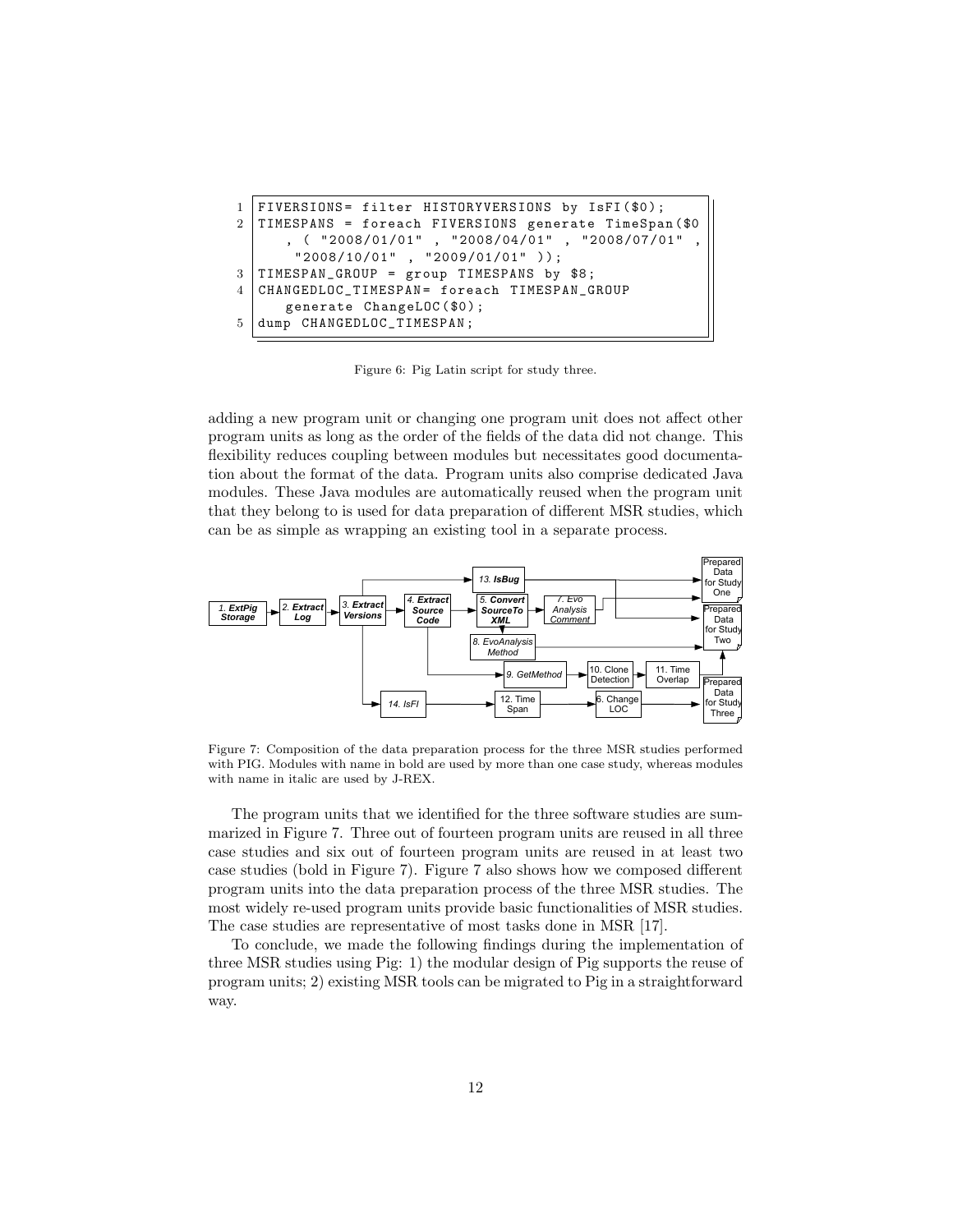#### 5. Comparing Pig and Hadoop

In our previous research, we verified the feasibility of using Hadoop to prepare data for software studies [10, 11] by evaluating the J-REX data preparation tool on the Hadoop platform. In this section, we use 10 out of the 14 program units of the three MSR studies (italic in Figure 7) to migrate J-REX to the Pig platform and compare the Hadoop-based J-REX and the Pig-based J-REX. We use J-REX to perform the comparison for two reasons: 1) we have both Hadoop-based and Pig-based implementations of J-REX and 2) J-REX is well understood by the authors from previous studies and covers most (10 out of 14) of the program units in this paper.

# Java LOC  $\#$  Pig script  $#$  Modules  $#$  Boiler-plate  $\text{LOC}$   $\vert$   $\text{LOC}$   $\langle \% \rangle$ **Hadoop** 277 N/A 1 235 (85%) **Pig** 761  $13$  13  $10$  342 (45%)

Table 1: Comparison of the Hadoop and Pig based J-REX source code.

#### 5.1. Source code

We first compare the source code of the Hadoop and Pig implementations. An overview of this data is shown in Table 1. In our previous research [10], only 277 lines of additional Java code were required to migrate J-REX to Hadoop. In our case studies, we used less than 10 lines of Pig script for combining program units and 761 lines of java code for the various J-REX modules.

From our experience, preparing MSR data using Pig requires more Java code than using Hadoop, for a number of reasons. The Pig implementation has more modules than Hadoop (10 in Pig versus 1 in Hadoop for our implementation). Each module repeats boiler-plate code, taking up 45% of all Pig Java code. Moreover, the modular design of Pig requires researchers to break down the data preparation process into reusable modules that can be combined together. Therefore, the researchers cannot treat the overall process as a black box, but rather need to understand the process and design the interaction between modules. Hence, each module needs additional boiler-plate code for loading intermediate results and storing the output for later modules. These requirements increase the burden of developing the data preparation program, as well as the amount of source code. We consider the design of Java code in Pig as one of its major disadvantages. That said, once the initial effort for implementing a module has been invested, subsequent tools likely can reuse modules, reducing future development effort.

## 5.2. Program design

Designing a Hadoop-based data preparation program requires designing five classes for each MapReduce step: a Mapper class, a Reducer class, an Inputformat class, an Outputformat class and a RecordReader class. In addition, a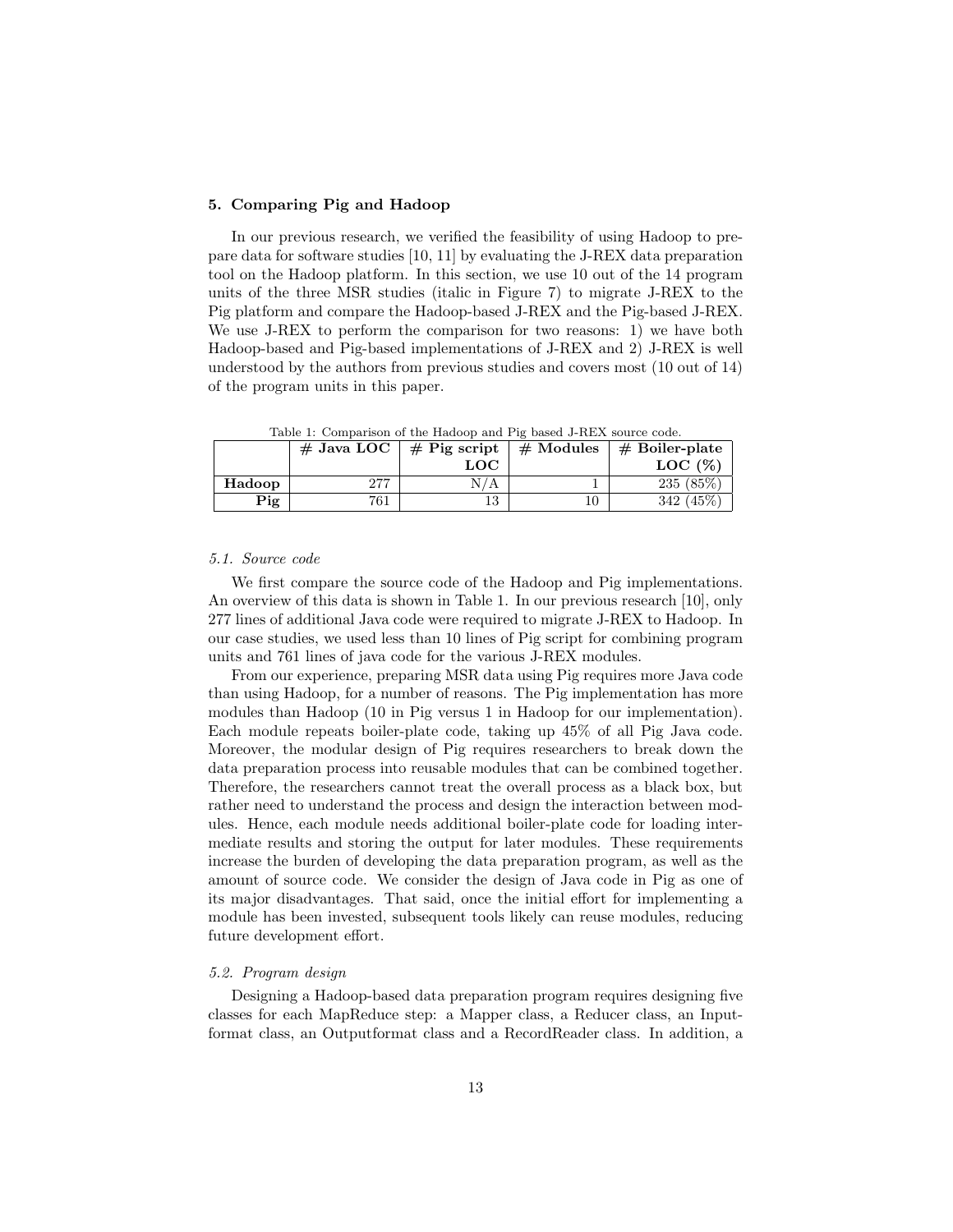driver class is required to combine all the MapReduce steps together. Hence, not only the Map and Reduce classes require effort. Moreover, one often needs to design customized data types, which increases effort even more.

In principle, a Hadoop program with multiple MapReduce steps can have a similar modular design as a Pig program, supporting multiple modules with intermediate data for each MapReduce step. However, such a design is not optimal in practice. Each step of MapReduce requires additional design effort for the five classes mentioned above. Moreover, additional I/O for reading and saving data to the disk and un-negligible start-up phase overhead are introduced by each MapReduce step. Therefore, Hadoop users typically design a minimal number of MapReduce steps.

Pig requires less design effort than Hadoop. Researchers only need to design one Java class for each step of a Pig-based data preparation program when the internal operators of Pig, such as GROUP and JOIN, cannot complete the functionality. Two additional classes are needed for the whole Pig program when customized data loading and storing is used. Since Pig uses an internal data format (which is similar to JSON [18]), no additional design for input and output data format of each step or data serialization is required, such that Pig users can focus on the real data processing. The Pig platform automatically transforms, schedules and combines Pig program units into a minimal number of MapReduce steps to avoid the overhead from initializing MapReduce and dealing with intermediate data. Therefore, Pig users typically design the Pig program with a relatively larger number of modules than the number of MapReduce steps in Hadoop.

Comparing the design of Hadoop and Pig programs, we first find that although Pig's modular design brings additional boiler-plate Java code, it assists in isolating bugs when testing the program. Second, the Pig program units are easier to reuse than Hadoop program. Third, we find that Pig has as advantage a less constrained design. For example, users of Pig do not have to design their program following the MapReduce paradigm. On the other hand, Hadoop users can customize their programs more. For example, the internal data format may not be the most suitable one, and users may want to define their own data type as well as the identity and equality of the customized data type.

## 5.3. Performance

In addition to the source code and design characteristics, we also compare the performance of Pig for MSR studies to the performance of Hadoop and nondistributed programming. Our previous experiment shows that using Hadoop on a 4 machine-cluster reduces the computation time by 60-70% when analyzing the CVS [19] source control repository of the Eclipse project [10]. Pig uses a highlevel language that is automatically compiled into Hadoop code, which means that it sacrifices some performance for the flexibility and ease of implementation. Here, we want to examine the relative scalability of Pig compared to Hadoop. The performance evaluation of Pig should include both the running time of MSR studies and the time spent on iterative analysis.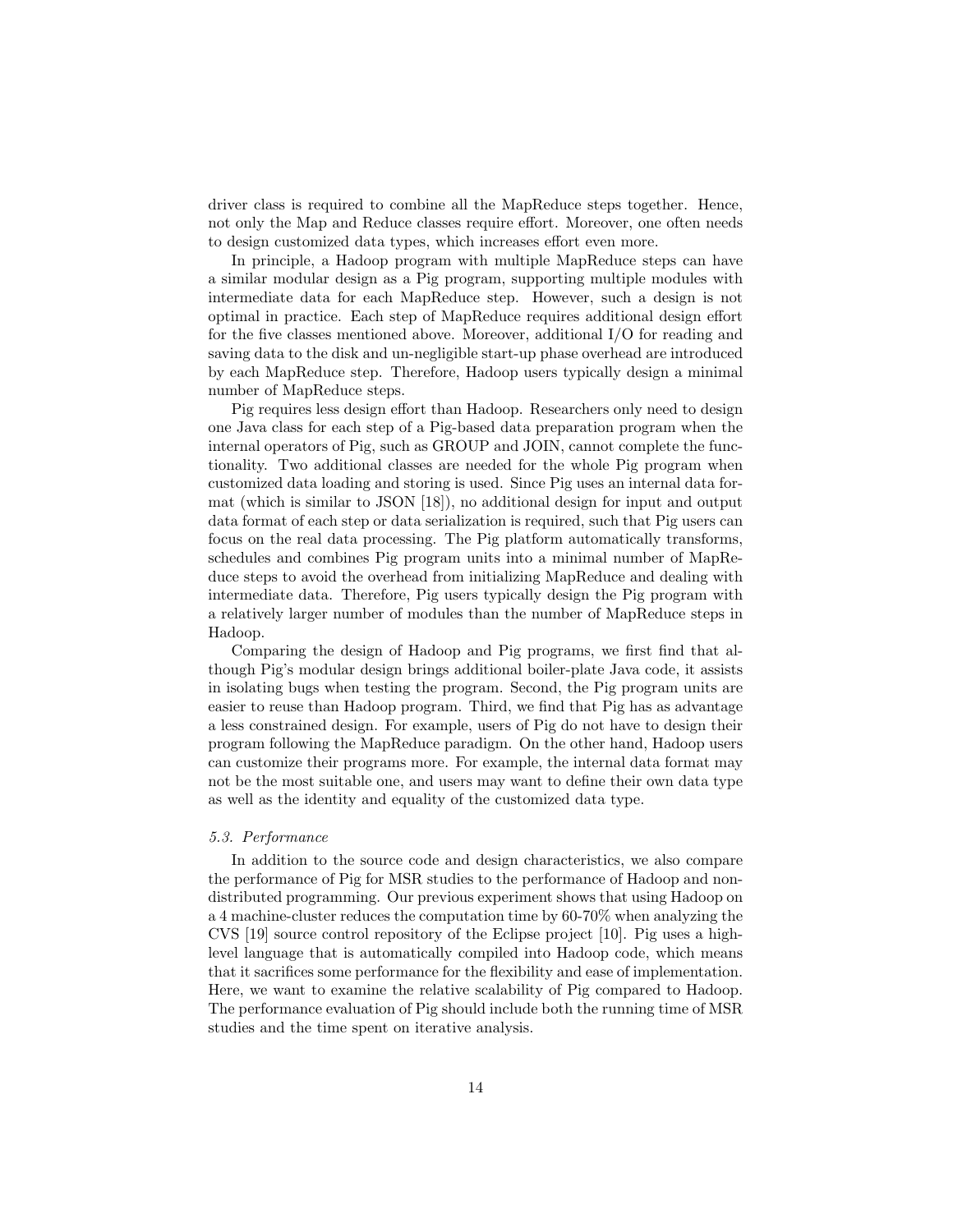|                | Server machine                  | Distributed computing en-         |  |  |  |  |
|----------------|---------------------------------|-----------------------------------|--|--|--|--|
|                |                                 | vironment                         |  |  |  |  |
| $#$ Machines   |                                 | 5                                 |  |  |  |  |
| <b>CPU</b>     | $16 \times$ Intel(R) Xeon X5560 | $8 \times$ Intel(R) Xeon<br>E5540 |  |  |  |  |
|                | $(2.80\text{GHz})$              | (2.53GHz)                         |  |  |  |  |
| Memory         | 64GB                            | $12GB$ per server                 |  |  |  |  |
| <b>Network</b> | Gigabit                         | Gigabit                           |  |  |  |  |
| <b>OS</b>      | Ubuntu 9.10                     | Ubuntu 9.10                       |  |  |  |  |
| Disk type      | SSD                             | <b>SATA</b>                       |  |  |  |  |

Table 2: Configuration of the server machine and the distributed computing environment.

In the experiment, we analyze three pieces of input data with different sizes on the non-distributed J-REX, the Hadoop-based J-REX and the Pig-based J-REX. We first used the optimized, non-distributed J-REX to prepare data from three major sub-folders of the Eclipse CVS repository on a powerful server machine (see Table 2). We then ran J-REX on both the Hadoop platform and the Pig platform. The Hadoop and Pig platforms are deployed in our private distributed computing environment. The configuration of the distributed computing environment is shown in Table 2. The performance results are shown in Table 3.

Table 3: Average running time across three runs of J-REX on a single machine, the Hadoop platform and the Pig platform.

| Sub-folder | <b>Size</b> | On single         | On Hadoop        | On Pig            |
|------------|-------------|-------------------|------------------|-------------------|
|            |             | machine           | platform         | platform          |
| runtime    | 11MB        | $12 \text{ min}$  | $2 \text{ min}$  | $1.5 \text{ min}$ |
| e4         | 219MB       | $164 \text{ min}$ | $20 \text{ min}$ | $23 \text{ min}$  |
| pde        | 269MB       | $240 \text{ min}$ | $16 \text{ min}$ | $24 \text{ min}$  |

The average running time across three runs is shown in Table 3. The average running time of the Pig-based J-REX turned out to be slightly higher than the average running time of the Hadoop-based J-REX. Even though the original J-REX ran on a very powerful server, the Pig-based J-REX is much faster than the original J-REX. These findings seem to confirm recent research findings that showed that the running time of a Pig program is around 1.3 times as long as the running time of native Hadoop [20]. However, in our experiments, we found that Pig sometimes could be more efficient than Hadoop-based J-REX. This can be explained by the fact that additional I/O is introduced and the Hadoopbased J-REX stores intermediate data after each step, while the intermediate data in the Pig-based J-REX is only calculated and stored on demand.

As shown in the introductory example in Section 2, MSR studies require iterative analysis. Without Pig, MSR researchers may need to run the whole experiment for MSR studies again and again for every iteration. In our previous research, running J-REX on the whole Eclipse CVS repository took 80 minutes in a 10-node cluster [11], which shows that the running time of one iteration is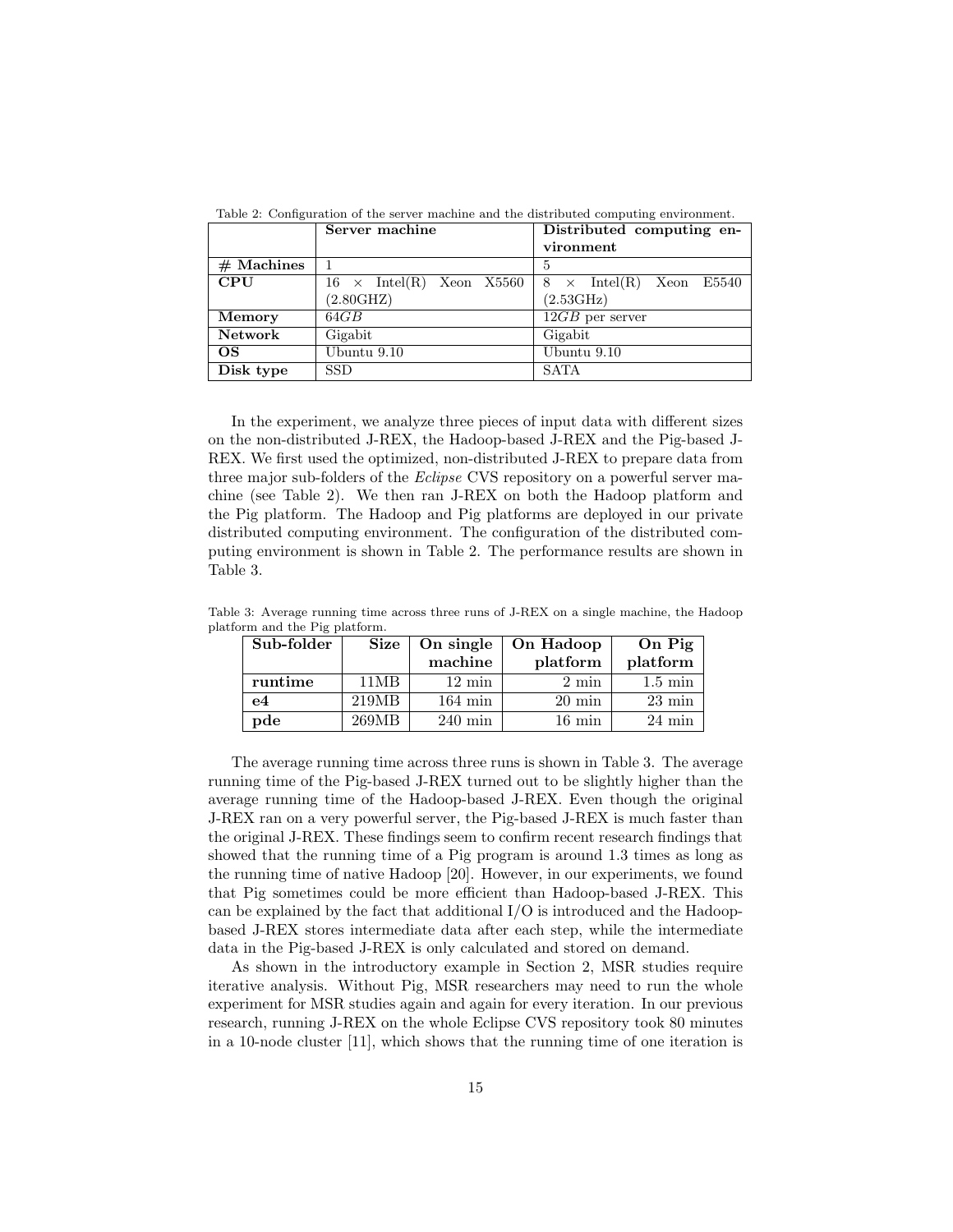not trivial. With Pig, MSR researchers can store and load data into variables as desired, without having to design and implement data formats and additional methods, which reduces the overall time to prepare MSR data. Yet, it is very hard to measure the actual time spent in our case studies on iterative analysis, for a number of reasons. First, the total time encompasses the time needed to think about changing the MSR tool and to test the tool, which is very hard to measure. Second, the learning effect from our earlier experience with the stand-alone and Hadoop versions of J-REX makes time information unreliable.

Still, we can get an idea of the order of magnitude of difference between Pig and MapReduce. J-REX on a single machine and the Pig platform both required development in a similar high-level programming language, such that given their time difference in Table 3, iterative execution will be much faster for Pig.

#### 6. Other lessons learnt

In this section, we distill the lessons learnt from our experience with the three case studies that are not included in the comparison between Hadoop and Pig in Section 5.

#### 6.1. Data storage

As Pig runs on top of Hadoop, the input data of a Pig program needs to be loaded into Hadoop data storage, i.e., HDFS [8]. The data prepared by Pig also needs to be copied from HDFS to the local file system if researchers need to use other data analysis techniques like R [5] and Weka [6] to analyze the prepared data. Because software engineering data is typically large, the performance and efficiency of data storage is important for Pig to prepare data for MSR studies. We now discuss the advantages and disadvantages of the data storage of Pig.

The advantage of HDFS includes optimized data reading and fault tolerance. HDFS optimizes the performance of data reading [8], which takes up most of the I/O in MSR studies [17]. Hence, although data in software repositories is growing ever larger and faster, the scalability of Pig-based data preparation is not limited by I/O bandwidth. HDFS also provides a fault tolerance mechanism to ensure the correctness and completeness of software repository data, since machine failure is common in large distributed computing environments.

However, HDFS also brings disadvantages to the users of Pig. The most important disadvantage is that HDFS does not support either updating or appending data. This disadvantage prevents mining software data incrementally. In addition, as mentioned above, MSR data needs to be loaded into HDFS before being processed by Pig, which corresponds to run-time overhead.

#### 6.2. Data structure

Pig Latin's default data structure is a flexible data format, as mentioned in Section 5. However, from our experience and the scripts in Figure 4, 5 and 6, we find that the data format of the input and output of program units in Pig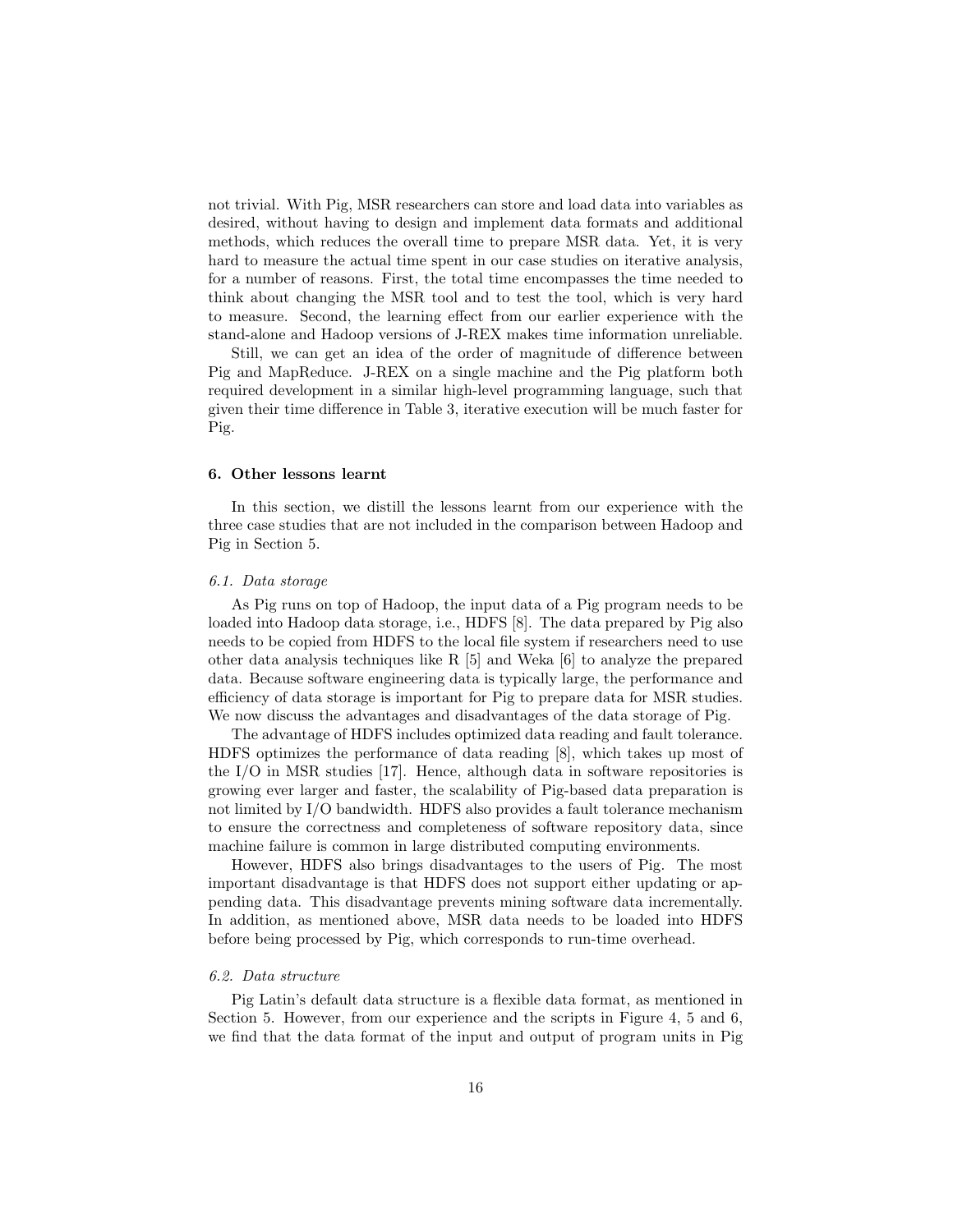Latin is not explicitly specified. Users of Pig need to know the corresponding data format when they want to reuse the program units, which might introduce bugs and require additional comprehension effort.

#### 6.3. Debugging and performance optimization

As an important disadvantage, Pig does not provide mature and sophisticated debugging or performance optimization techniques. Debugging Pig is mostly based on print statements. Even though Pig Latin has keywords such as LIMIT and SAMPLE to randomly select a representative sample of the data to assist in verification and debugging, the debugging of the whole pipeline is still poorly supported. To the best of our knowledge, performance optimization techniques for Pig program are not readily available either. The performance optimization is mostly based on users' experiences and trial-and-error.

## 7. Limitations and Threats to Validity

This section presents the threats to validity and limitations of our research.

## External validity

We chose to present three software studies with Pig. Although the three experiments have a different motivation, they are all based on mining version control repositories. Prior research identifies eight major types of MSR studies [17], but our three software studies are only related to five of them (i.e., Metadata analysis, Static source code analysis, Source code differencing, Software metrics and Clone detection). Our findings may not generalize to other software studies. This threat can be countered only by performing more software studies with Pig in practice.

## Construct validity

Our research can include subjective bias. For example, most program units developed in our case studies re-use modules of J-REX, which was developed by the authors. Using our own tool as a case study may cause subjectivity bias. However, in practice one will typically only alter the source code of familiar systems. In addition, the experience and performance measurements in Section 6 are based on our optimized implementation of the original, MapReduce-based and Pig-based J-REX. Even though we tried our best to optimize the implementations to gain better performance, our implementations may not be the optimal ones. We plan to further optimize our implementations and report the performance in our future work.

Moreover, program units in Pig are developed in Java. Researchers that develop ETL tools in other programming languages, such as Python, may not have the same experience as us. However, the existing tools for software studies can be re-used by wrapping them in a Java program.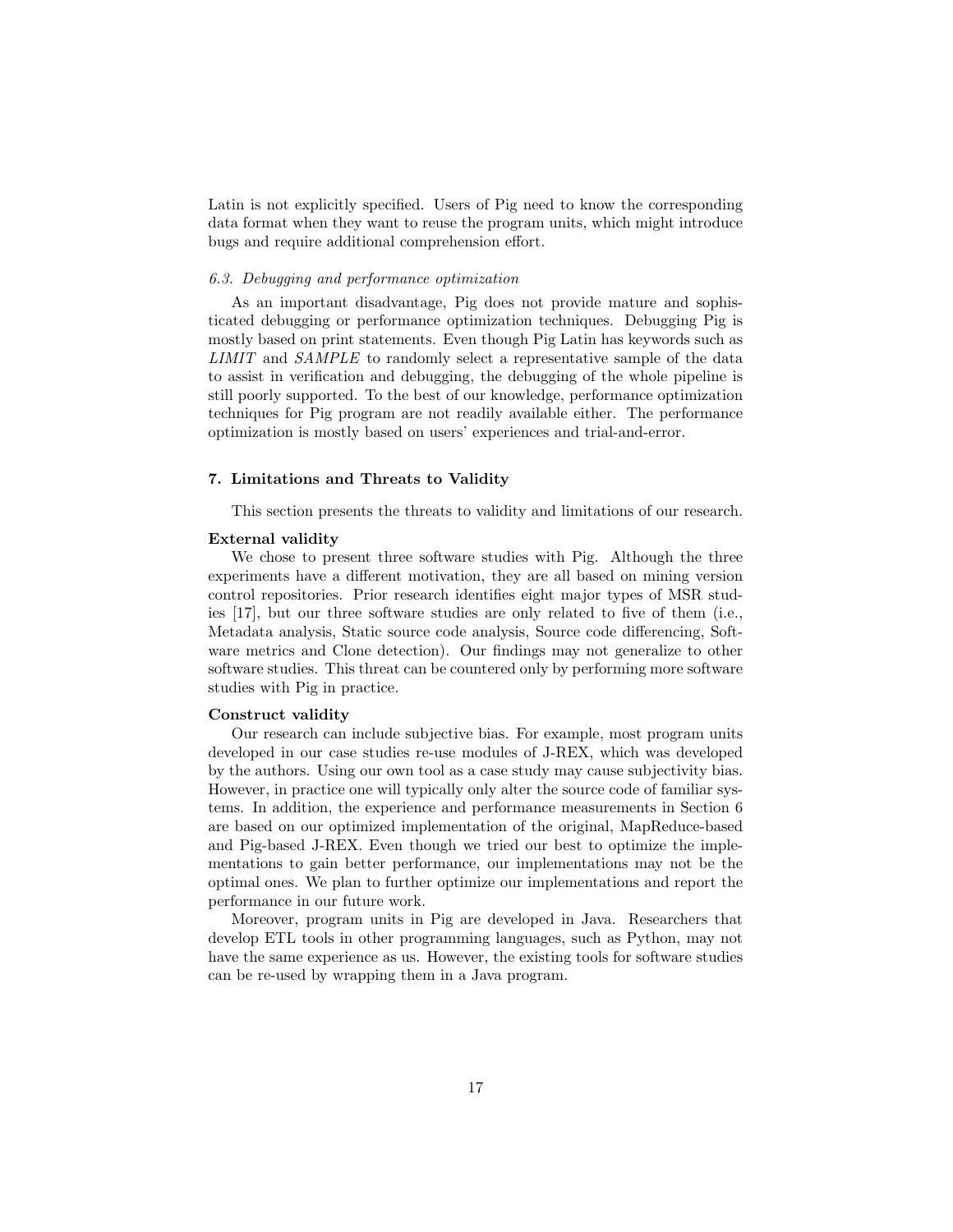## 8. Related Work

In this section, we discuss the related work of this paper in three areas of software engineering research.

#### 8.1. Domain-Specific Languages for software engineering research

Various languages are currently used in software engineering research. The Grok language [21], developed by Holt, is based on binary relational algebra for the purpose of studying software architecture. Using the Grok language, software repository data can be stored in a fact database for analysis [21]. Emden et al. [22] used the Grok language to detect code smells, such as code duplication, as indicators of bad code quality and the necessity of code refactoring. A number of other researchers [21] use the Grok language to tackle software architectural and software analysis problems.

The Dependence Query Language (DQL) [23] is a Domain-Specific Language developed by Wang *et al.* to locate source code that depends on other source code, such as "component A depends on components  $B$  and  $C$ ". DQL performs queries on a pre-extracted System Dependence Graph from the source code to locate subgraphs matching the query patterns, then it uses text constraints to further refine the query results.

Emden et al. [22] evaluated their approach using Grok on one Java program (46 KLOC), whereas DQL [23] was evaluated on four versions of two different open source projects (130 KLOC in total). However, we deal with substantially larger data such as the Eclipse source code (7,375 KLOC). Neither Grok, nor DQL has built-in distribution or multi-threading techniques. Ad hoc programming is required to scale these two languages to large-scale MSR studies. Pig, on the other hand, provides much better scalability out-of-the-box.

#### 8.2. MSR platforms

Kenyon [24] is a data extractor for different kinds of source control systems. Kim et al. combined data extracted by Kenyon with CC-Finder [25], a code clone detector, and a location tracker that tracks code clones across versions [26] to perform Clone Genealogy Analysis [26].

Relational databases and SQL are widely used as platform for MSR studies. For example, FLOSSMole [27] is a public relational database that contains data extracted from a large number of software repositories. Many researchers use FLOSSMole as a platform. For example, Herraiz et al. [28] used data in FLOSS-Mole [27] to perform analysis to illustrate that most of the software projects are governed by short term goals rather than long term goals.

Alitheia Core  $[29]$ , developed by Gousios *et al.*, is a platform for software quality analysis. The platform stores extracted software engineering data in a database and enables software engineering researchers to develop extensions for their customized experiments on the extracted data.

Even though software engineering researchers perform experiments on the above platforms, none of the platforms is designed for experiments with largescale data. Researchers suffer from either the fact that experiments need a long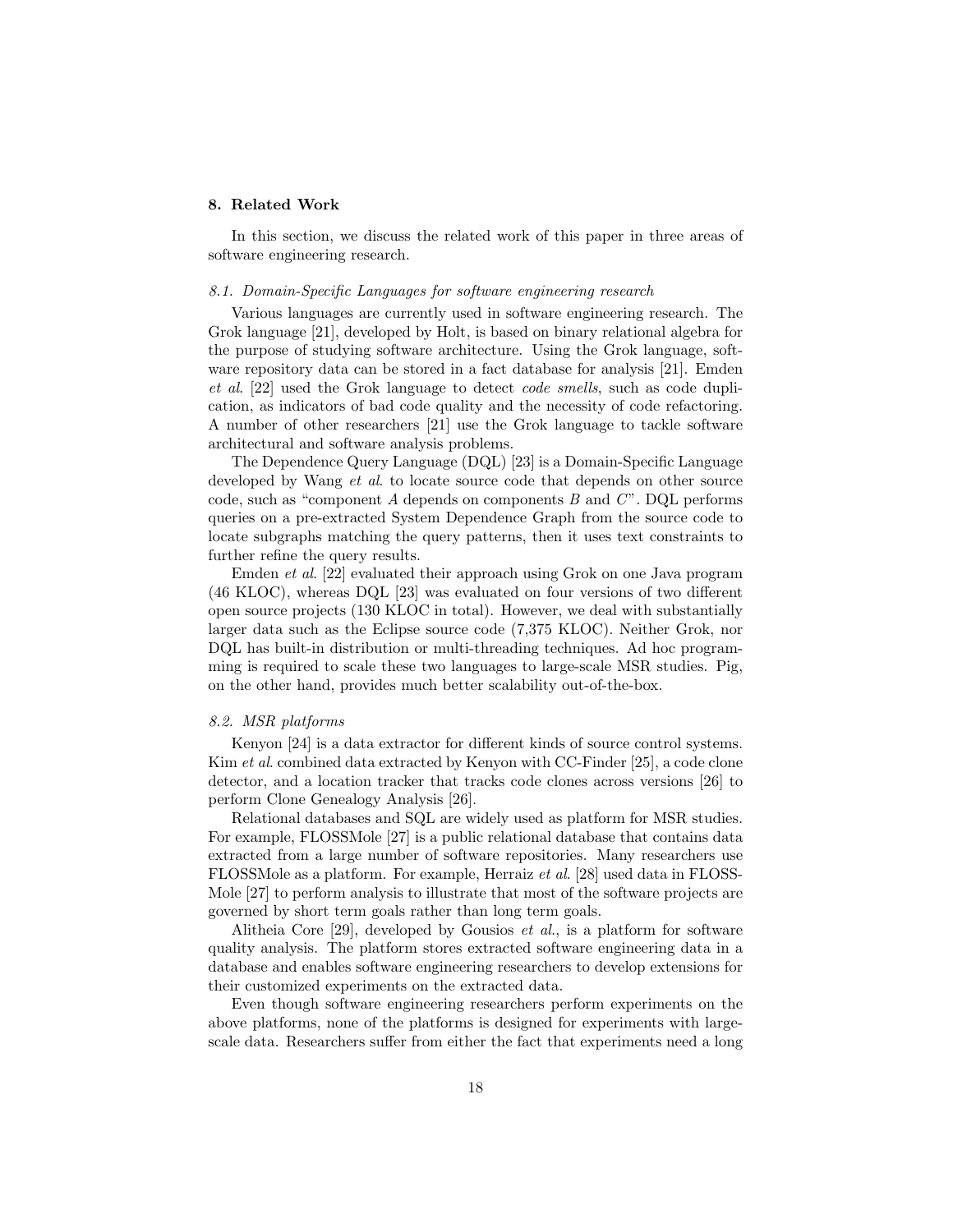time to finish or cannot even be performed on such platforms. Since Pig is built on Hadoop, it can scale up easily, even using commodity hardware.

## 8.3. Scaling software engineering research

There is some existing work on scaling software engineering research, typically involving ad hoc distributed programs. D-CCfinder [7], for example, scales CC-Finder [25] to run in an ad hoc distributed environment to support largescale clone detection. D-CCfinder reduces the running time for detecting code clones in the FreeBSD source code from 40 days to 52 hours on an 80-machine cluster. However, such an ad hoc distributed platform requires additional programming and maintenance effort that most software engineering researchers are not interested in. In contrast to ad hoc distributed platforms, MapReducebased data preparation platforms are scalable and general-purpose [12].

In our previous work, Hadoop, a MapReduce implementation, is used to enable large-scale MSR studies [10, 11]. Even though the MapReduce platform requires much less effort in programming and maintenance than ad hoc distributed platforms, researchers still need to transform software engineering research tools into Map and Reduce steps, and such tools are hard to debug on MapReduce platforms with large-scale software engineering data. Pig provides a scripting language that is automatically compiled to Hadoop code, to improve ease of programming. Even though Java programming is still required in Pig, the programming focuses mainly on the process of the MSR study and reuse of existing modules.

Other than Hadoop and Pig, some other techniques have been proposed to provide high-level languages and techniques and are also possible candidates to scale software engineering research. FlumeJava [30] and PLINQ [31] are examples of such techniques. FlumeJava provides a Java library to support processing data in distributed computing environment in parallel. Java programs can leverage such a library to enable large-scale data analysis by parallelizing the processing. Similarly, PLINQ introduces parallel data operations into the languages of the .NET framework, but does not support distributed computing. FlumeJava's open-source version (Plume) is still in its early development stages, while Hadoop and Pig are much more mature and have already been widely used in practice.

#### 9. Conclusion

Traditional software analysis platforms fail to perform large-scale MSR studies with ever larger and more complex data. Even though MapReduce is capable of being a general platform for MSR studies, migrating traditional nondistributed MSR tools to MapReduce requires additional design and programming effort, and does not support reuse in practice. In this paper, we evaluate Pig, a high-level data-processing programming language on top of MapReduce, to improve the re-usability and scalability of MSR studies.

We use Pig as a data preparation (i.e., Extract, Transform, and Load) language for three MSR studies and present our implementation in detail. In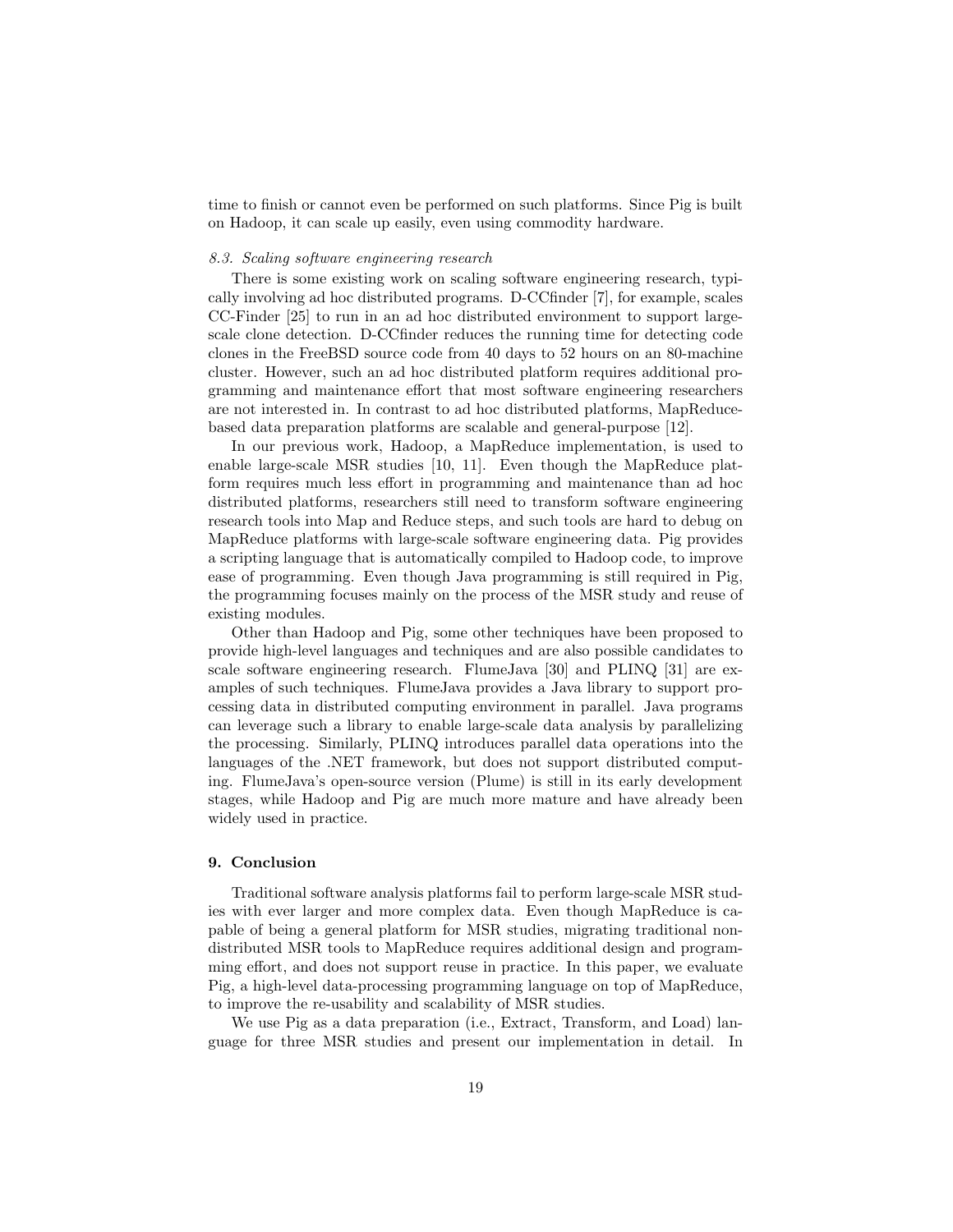addition, a performance comparison between Hadoop, Pig and a traditional non-distributed programming language shows that Pig provides similar scalability as Hadoop, which features a much lower-level distributed computing paradigm. Finally, we also report the lessons we learnt while using Pig as a data preparation language for MSR studies.

The most important advantages of Pig include the optimized data reading performance, the semi-structured data, and modular design. These Pig features support MSR researchers to prepare data for MSR studies with more flexible processes and to process large-scale data with reusable modules. However, several limitations should not be ignored, such as the large amount of boiler-plate Java code (although proportionally less than Hadoop), the effort for learning how to use Pig and the lack of debugging techniques. These limitations either cause overhead when using Pig, or prevent some MSR studies, such as real-time log mining. Despite Pig's limitations, we believe that Pig can be adopted today by other MSR researchers. Our experience and source code [13] can assist them in using Pig to perform large-scale MSR studies.

## References

- [1] J. M. Gonzalez-Barahona, G. Robles, M. Michlmayr, J. J. Amor, D. M. German, Macro-level software evolution: a case study of a large software compilation, Empirical Softw. Engg. 14 (3) (2009) 262–285.
- [2] G. Robles, J. M. Gonzalez-Barahona, M. Michlmayr, J. J. Amor, Mining large software compilations over time: another perspective of software evolution, in: MSR '06: Proceedings of the 2006 international workshop on Mining software repositories, Shanghai, China, 2006, pp. 3–9.
- [3] A. Mockus, Amassing and indexing a large sample of version control systems: Towards the census of public source code history, in: MSR '09: Proceedings of the 6th IEEE International Working Conference on Mining Software Repositories, Vancouver, Canada, 2009, pp. 11–20.
- [4] A. E. Hassan, The road ahead for mining software repositories, in: FoSM: Frontiers of Software Maintenance, Beijing, China, 2008, pp. 48–57.
- [5] R. Ihaka, R. Gentleman, R: A Language for Data Analysis and Graphics, Journal of Computational and Graphical Statistics 5 (3) (1996) 299–314.
- [6] M. Hall, E. Frank, G. Holmes, B. Pfahringer, P. Reutemann, I. H. Witten, The WEKA data mining software: an update, SIGKDD Explor. Newsl. 11 (1) (2009) 10–18.
- [7] S. Livieri, Y. Higo, M. Matushita, K. Inoue, Very-Large Scale Code Clone Analysis and Visualization of Open Source Programs Using Distributed CCFinder: D-CCFinder, in: ICSE '07: Proceedings of the 29th International conference on Software Engineering, Minneapolis, MN, USA, 2007.
- [8] T. White, Hadoop: The Definitive Guide, Oreilly & Associates Inc, 2009.
- [9] C. Olston, B. Reed, U. Srivastava, R. Kumar, A. Tomkins, Pig latin: a notso-foreign language for data processing, in: SIGMOD '08: Proceedings of the 2008 ACM SIGMOD international conference on Management of data, ACM, Vancouver, Canada, 2008, pp. 1099–1110.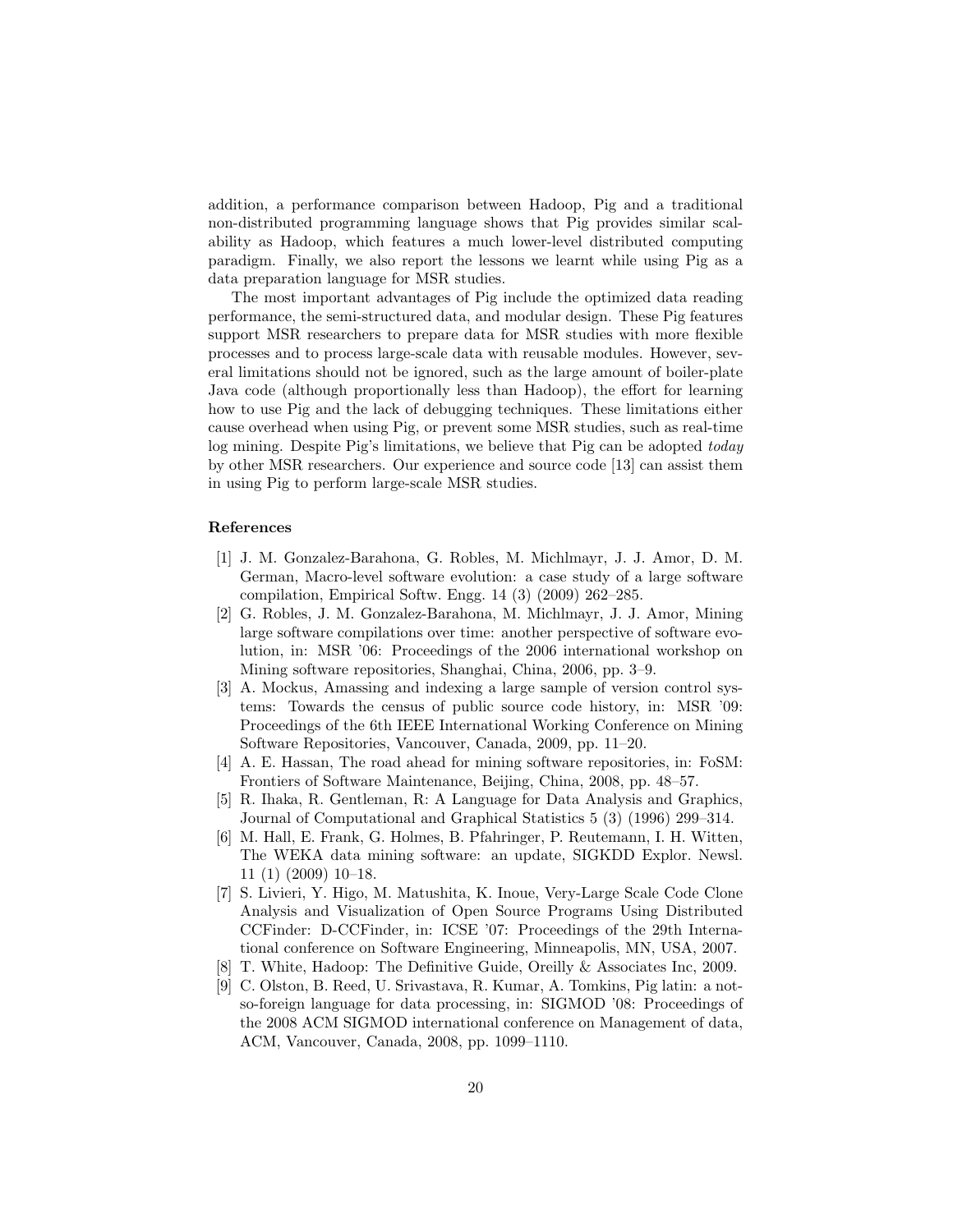- [10] W. Shang, Z. M. Jiang, B. Adams, A. E. Hassan, MapReduce as a General Framework to Support Research in Mining Software Repositories (MSR), in: MSR '09: Proceedings of 6th IEEE International Working Conference on Mining Software Repositories, Vancouver, Canada, 2009, pp. 21–30.
- [11] W. Shang, B. Adams, A. E. Hassan, An experience report on scaling tools for mining software repositories using MapReduce, in: ASE '10: Proceedings of the IEEE/ACM international conference on Automated software engineering, Antwerp, Belgium, 2010, pp. 275–284.
- [12] J. Dean, S. Ghemawat, MapReduce: simplified data processing on large clusters, in: OSDI '04: Proceedings of the 6th conference on Symposium on Operating Systems Design & Implementation, San Francisco, CA, USA, 2004, pp. 10–10.
- [13] W. Shang, Enabling Large-Scale Mining Software Repositories (MSR) Studies Using Web-Scale Platforms, Master's thesis, Queen's University (2010).
- [14] G. M. K. Selim, L. Barbour, W. Shang, B. Adams, A. E. Hassan, Y. Zou, Studying the Impact of Clones on Software Defects, in: WCRE '10: Proceedings of the 17th Working Conference on Reverse Engineering, IEEE Computer Society, Beverly, MA, USA, 2010, pp. 13–21.
- [15] A. E. Hassan, Mining software repositories to assist developers and support managers, Ph.D. thesis, University of Waterloo (2005).
- [16] A. E. Hassan, Predicting faults using the complexity of code changes, in: ICSE '09: Proceedings of the 2009 IEEE 31st International Conference on Software Engineering, Vancouver, Canada, 2009, pp. 78–88.
- [17] H. Kagdi, M. L. Collard, J. I. Maletic, A survey and taxonomy of approaches for mining software repositories in the context of software evolution, J. Softw. Maint. Evol. 19 (2) 77–131.
- [18] D. Crockford, The application/json media type for javascript object notation (json) (2006).
- [19] CVS, http://www.cvshome.org/.
- [20] A. F. Gates, O. Natkovich, S. Chopra, P. Kamath, S. M. Narayanamurthy, C. Olston, B. Reed, S. Srinivasan, U. Srivastava, Building a high-level dataflow system on top of Map-Reduce: the Pig experience, Proc. VLDB Endow. 2 (2) (2009) 1414–1425.
- [21] R. C. Holt, WCRE 1998 Most Influential Paper: Grokking Software Architecture, in: WCRE '08: Proceedings of the 2008 15th Working Conference on Reverse Engineering, Antwerp, Belgium, 2008, pp. 5–14.
- [22] E. Van Emden, L. Moonen, Java Quality Assurance by Detecting Code Smells, in: WCRE '02: Proceedings of the Ninth Working Conference on Reverse Engineering, IEEE Computer Society, Richmond, VA, USA, 2002, p. 97.
- [23] X. Wang, D. Lo, J. Cheng, L. Zhang, H. Mei, J. X. Yu, Matching dependence-related queries in the system dependence graph, in: ASE '10: Proceedings of the IEEE/ACM international conference on Automated software engineering, Antwerp, Belgium, 2010, pp. 457–466.
- [24] J. Bevan, E. J. Whitehead, Jr., S. Kim, M. Godfrey, Facilitating software